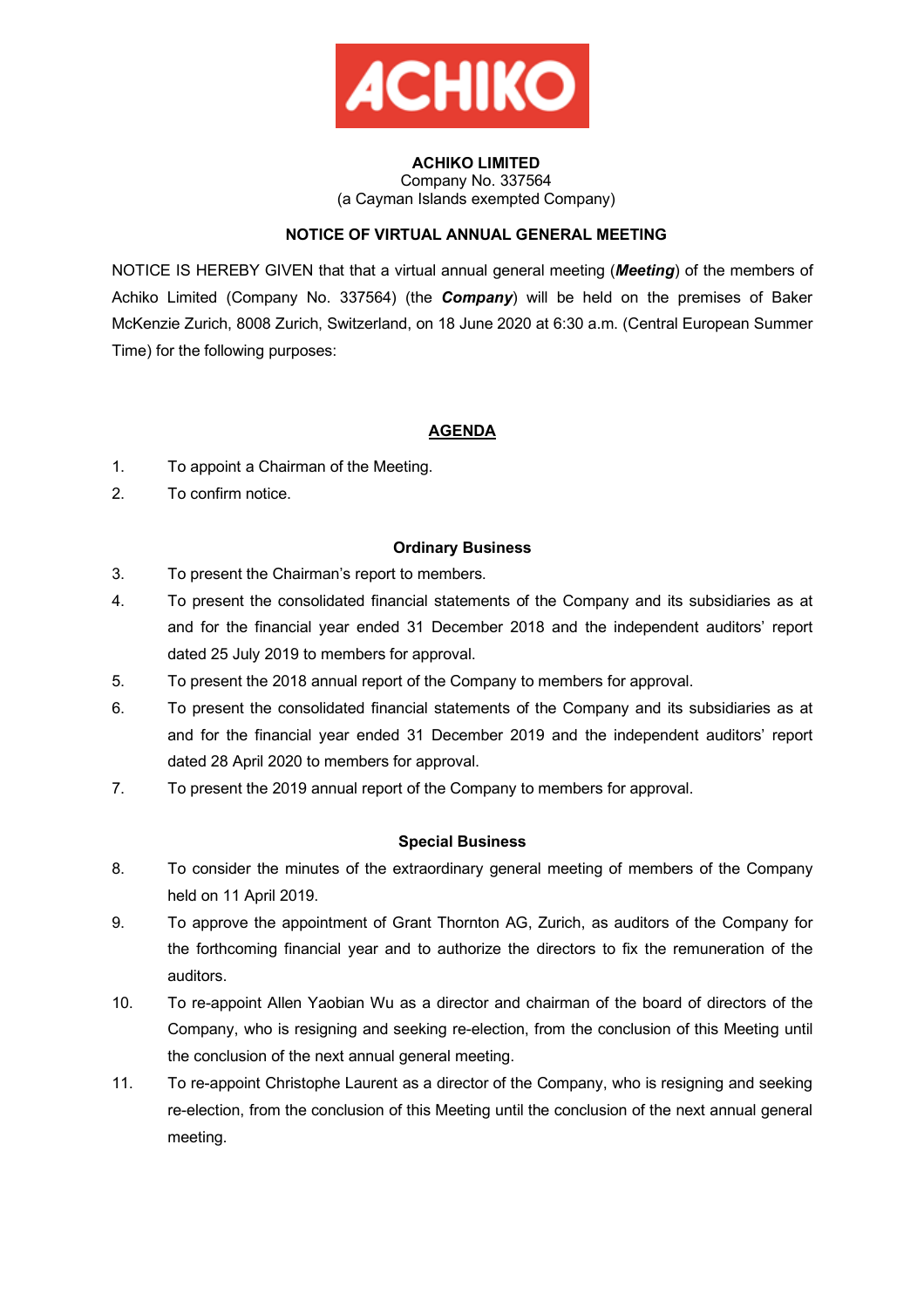- 12. To re-appoint John Bing-Tsung Lin as a director of the Company, who is resigning and seeking re-election, from the conclusion of this Meeting until the conclusion of the next annual general meeting.
- 13. To re-appoint Steven Goh as a director of the Company, who is resigning and seeking reelection, from the conclusion of this Meeting until the conclusion of the next annual general meeting.
- 14. To approve the aggregate annual remuneration to be paid to the directors of the Company for the period until the next annual general meeting of the shareholders.
- 15. To approve the aggregate annual remuneration to be paid to the executive committee of the Company for the forthcoming financial year.
- 16. To approve in all terms and confirm the acts of the directors of the Company on or before the date of this Meeting.
- 17. To continue out of the Cayman Islands and move the Company's place of incorporation to Zurich, Switzerland, and to re-incorporate the Company under the laws of Switzerland, to adopt new articles of association which shall enter into force upon the Company becoming subjected to the laws of Switzerland, and to convert the current capital structure of the Company to the requirements of Swiss law whilst maintaining the same number of shares in the Company.
- 18. To appoint Steven Goh as sole member and chairman of the Nomination and Remuneration Committee of the Company upon the Company becoming subjected to the laws of Switzerland.
- 19. To appoint Buis Bürgi AG as independent proxy of the Company upon the Company becoming subjected to the laws of Switzerland.
- 20. To approve a de-listing of the shares in the Company from SIX Swiss Exchange before the re-incorporation of the Company under Swiss law and a re-listing of the shares in the reincorporated Company at the same venue upon the Company becoming subjected to the laws of Switzerland.
- 21. To approve the manner and accounting methodology to be applied in auditing the Company's financial statements.
- 22. To pass the following resolutions: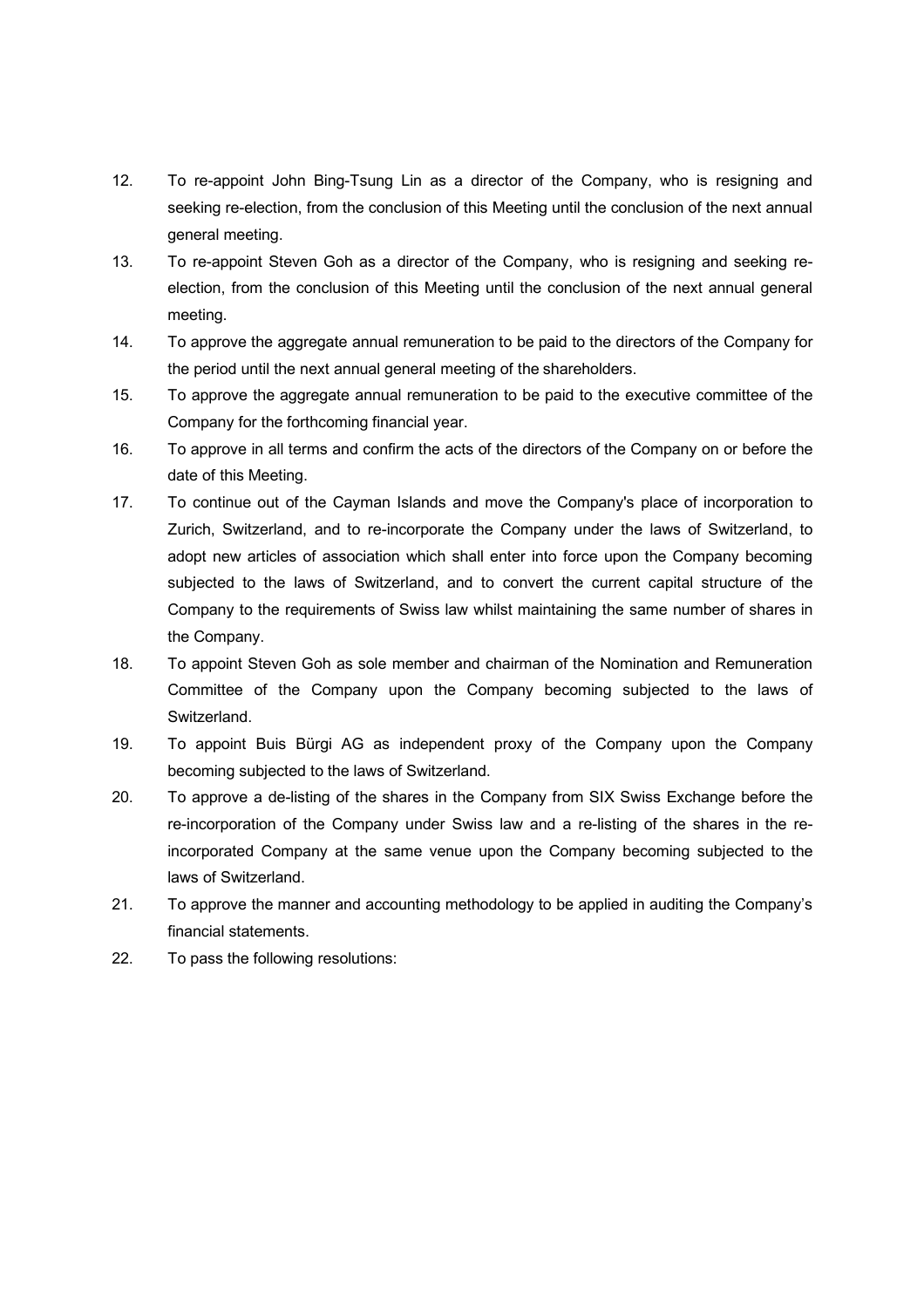## **RESOLUTIONS**

- 1. To approve as an ordinary resolution the receipt and adoption of the consolidated financial statements of the Company and its subsidiaries as at and for the financial year ended 31 December 2018 and the independent auditors' report dated 25 July 2019;
- 2. To approve as an ordinary resolution the receipt and adoption of the 2018 annual report of the Company;
- 3. To approve as an ordinary resolution the receipt and adoption of the consolidated financial statements of the Company and its subsidiaries as at and for the financial year ended 31 December 2019 and the independent auditors' report dated 28 April 2020;
- 4. To approve as an ordinary resolution the receipt and adoption of the 2019 annual report of the Company;
- 5. To approve as an ordinary resolution the appointment of Grant Thornton AG, Zurich, as auditors of the Company to hold office from the conclusion of this Meeting until the conclusion of the next annual general meeting at which accounts are laid before the Company, and to authorize the directors to fix the remuneration of the auditors;
- 6. To approve as an ordinary resolution the re-appointment of Allen Yaobian Wu as a director and chairman of the board of directors of the Company to hold office from the conclusion of this Meeting until the conclusion of the next annual general meeting;
- 7. To approve as an ordinary resolution the re-appointment of Christophe Laurent as a director of the Company to hold office from the conclusion of this Meeting until the conclusion of the next annual general meeting;
- 8. To approve as an ordinary resolution the re-appointment of John Bing-Tsung Lin as a director of the Company to hold office from the conclusion of this Meeting until the conclusion of the next annual general meeting;
- 9. To approve as an ordinary resolution the re-appointment of Steven Goh as a director of the Company to hold office from the conclusion of this Meeting until the conclusion of the next annual general meeting;
- 10. To approve as an ordinary resolution the aggregate annual remuneration of the directors of the Company for the period until the next annual general meeting of the shareholders in an amount of US\$319,503;
- 11. To approve as an ordinary resolution the aggregate annual remuneration of the executive committee of the Company for the forthcoming financial year in an amount of approximately US\$890,000;
- 12. To approve, ratify and confirm as an ordinary resolution all and any acts of the directors of the Company on or before the date of this Meeting;
- 13. To approve in an ordinary resolution to appoint Steven Goh as sole member and chairman of the Nomination and Remuneration Committee of the Company upon the Re-Incorporation becoming effective;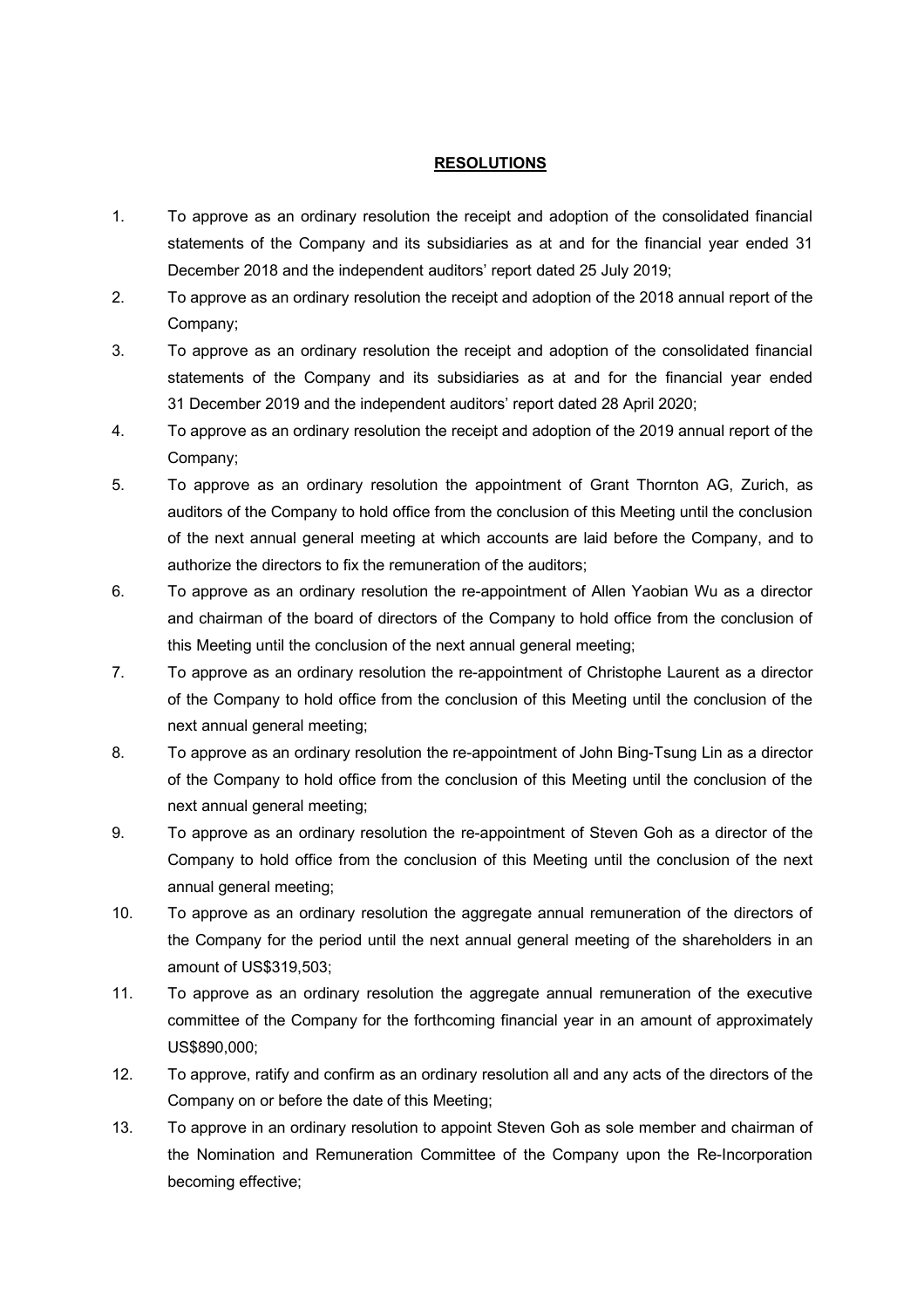- 14. To approve in an ordinary resolution to appoint Buis Bürgi AG as independent proxy of the Company upon the Re-Incorporation becoming effective; and
- 15. To approve in an ordinary resolution a de-listing of the shares in the Company from SIX Swiss Exchange before the Re-Incorporation becomes effective and a re-listing of the shares in the Company at the same venue upon the Re-Incorporation becoming effective.
- 16. WHEREAS it is noted that pursuant to the laws of Switzerland, in connection with and upon the relocation of the Company to Zurich and its re-incorporation under Swiss law becoming effective, the Company is required to (a) adopt new articles of association and (b) convert the current share capital structure of the Company to correspond to Swiss law requirements, to adopt as a special resolution the following:
	- 16.1. relocation of the Company's domicile to Zurich, Switzerland, and re-incorporation of the Company under Swiss law (the "**Re-Incorporation**");
	- 16.2. adoption of the new articles of association of the Company attached in **Annex 1** on the date of the Re-Incorporation becoming effective; and
	- 16.3. converting the current share capital structure of the Company from an authorised share capital of US\$500,000 divided into 500,000,000 ordinary shares of US\$0.001 each of which 89,632,142 shares have been issued as fully paid, to a share capital of CHF 896,321.42 by increasing the par-value of each share from currently USD 0.001 to CHF 0.01 per share, whereby such capital increase shall be covered by converting additional paid in capital into share capital.
- 17. To approve as a special resolution the adoption of International Financial Reporting Standards to be applied in auditing the Company's financial statements.
- 18. To approve as a special resolution the following resolutions with respect to the Company's continuation out of the Cayman Islands and into Switzerland:
	- 18.1. pursuant to Section 206 of the Cayman Islands Companies Law (Revised), it is in the best interests of the Company that it be and hereby is continued from the Cayman Islands to Switzerland and that the law firm of Harney, Westwood & Riegels of 4th Floor, Harbour Place, 103 South Church Street, George Town, Grand Cayman KY1- 1002, Cayman Islands and HLX Management Ltd., of 5<sup>th</sup> Floor, Anderson Square Building, 64 Shedden Road, P.O. Box 31325 SMB, Grand Cayman KY1- 1206, Cayman Islands be and hereby are directed and authorised to procure such documents and particulars as may be required under the Companies Law to effect such continuation and to register and file the same with the Registrar of Companies and any other appropriate authorities in the Cayman Islands and Switzerland; and
	- 18.2. with immediate effect from the time of the de-registration of the Company as a Cayman Islands exempted company that the name of the Company be changed to Achiko AG and that the existing Amended and Restated Memorandum and Articles of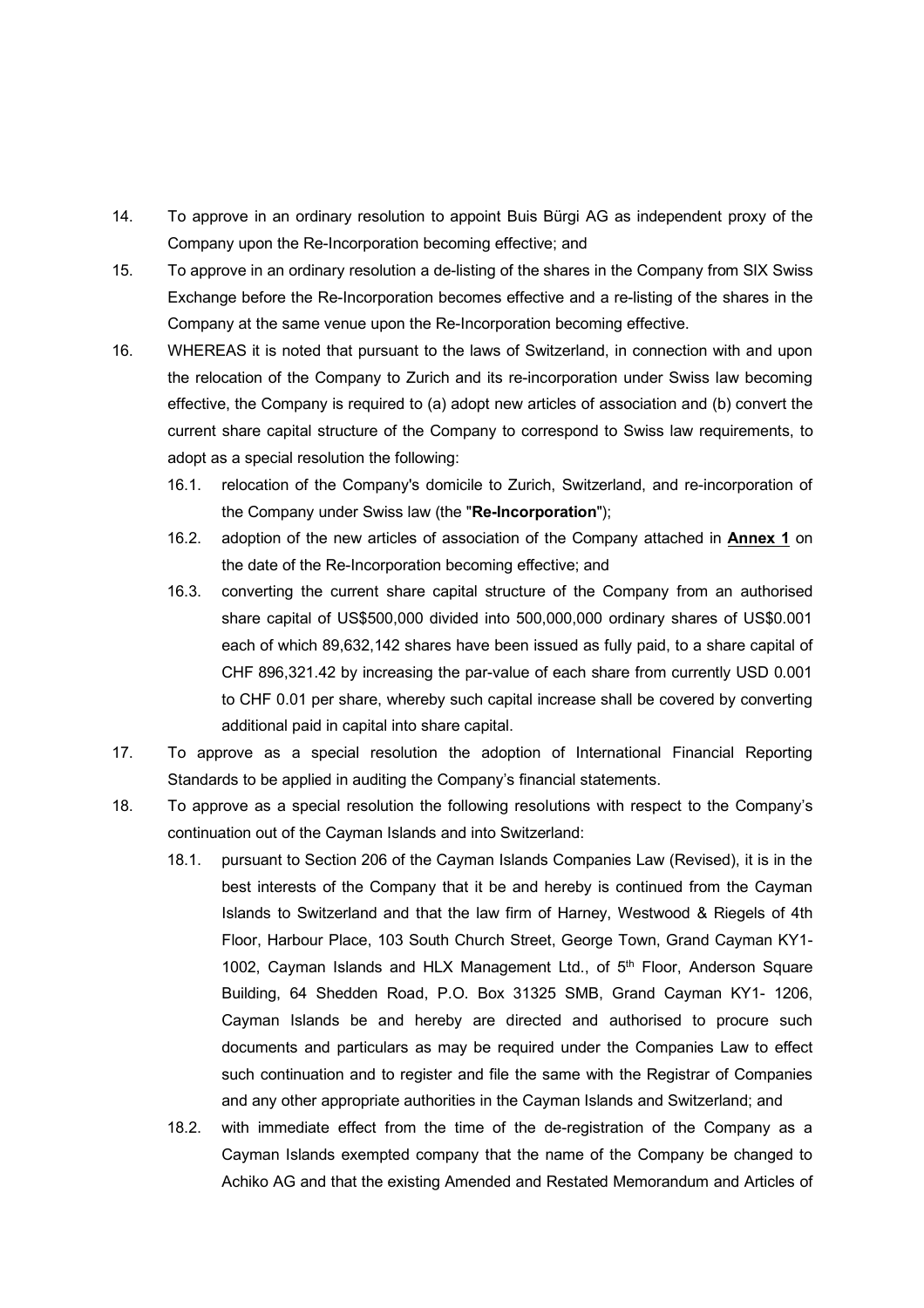Association of the Company filed with the Registrar of Companies on 4 June 2019 be and are hereby replaced in their entirety with a new Memorandum and Articles of Association in the form attached in **Annex 1**.

19. To transact such other business that may properly come before the meeting.

By Order of the Board Dated: 27 May 2020

**Director** Allen Wu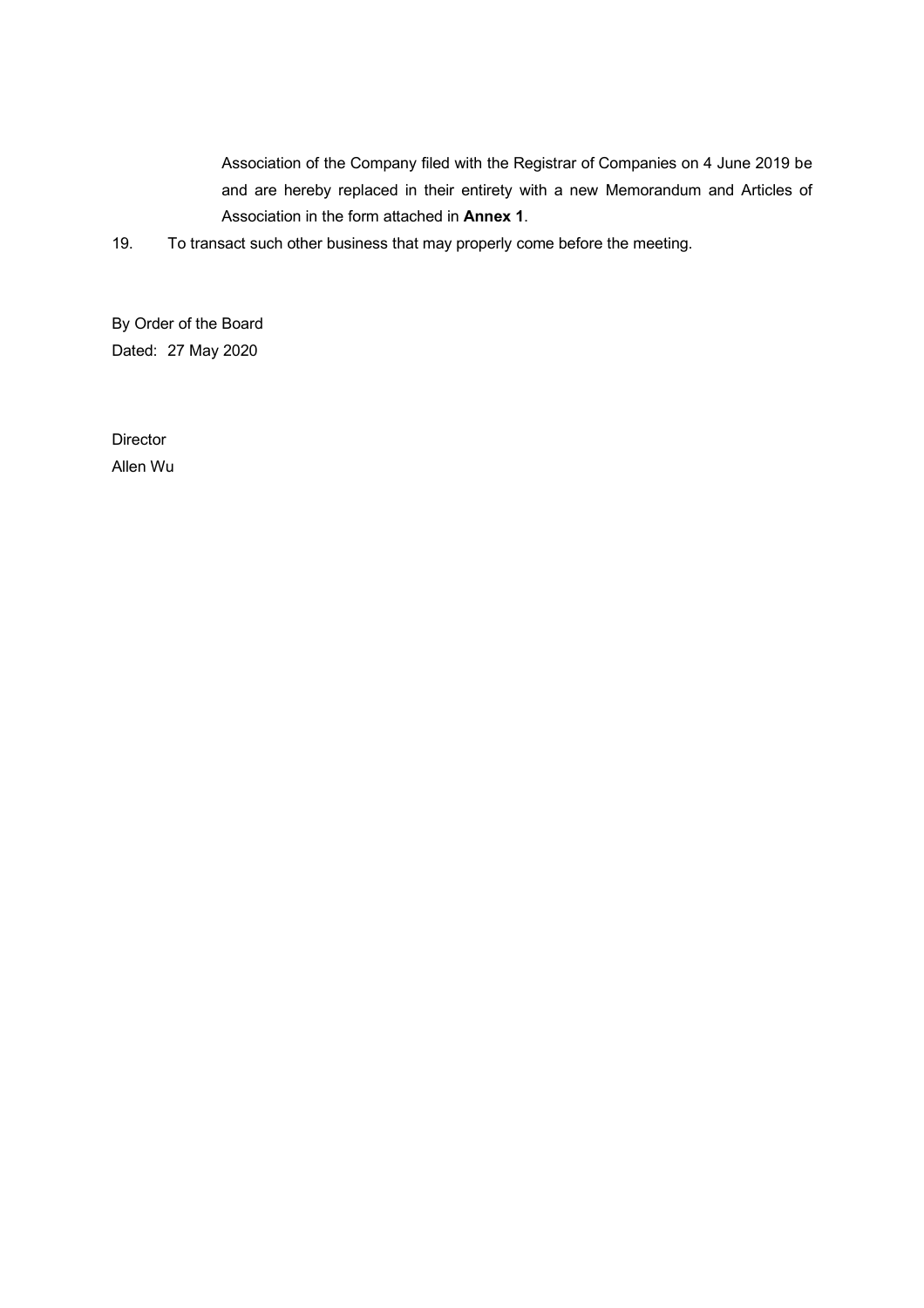| <b>ARTICLES OF</b><br><b>ASSOCIATION</b>        | <b>STATUTEN</b>                                 |
|-------------------------------------------------|-------------------------------------------------|
| οf                                              | der                                             |
| <b>Achiko AG</b><br>(Achiko SA)<br>(Achiko Ltd) | <b>Achiko AG</b><br>(Achiko SA)<br>(Achiko Ltd) |
| in Zurich                                       | in Zürich                                       |

# **1. Name, Registered Office, Duration and Purpose of the Company**

### **1.1 Name, Registered Office and Duration 1.1 Firma, Sitz und Dauer**

Under the name of Achiko AG (Achiko SA, Achiko Ltd) there exists a corporation with unlimited duration, which is governed by these Articles of Association and by the provisions of chapter 26 of the Swiss Code of Obligations (the "Company"). The registered seat of the Company is Zurich.

### **1.2 Purpose 1.2 Zweck**

The purpose of the Company is the development, marketing and distribution of electronic payment solutions, other digital services and devices of all kind as well as the acquisition, sale and administration of participations in all kinds of enterprises in Switzerland and abroad, in particular in the area of digital financial services, online games and devices.

The Company may establish branch offices and subsidiaries in Switzerland and abroad. The Company may acquire, administer and transfer patents, trademarks, domain names and technical as well as industrial know-how.

The Company may engage in any commercial, financial or other activities which are directly or indirectly related to the purpose of the Company.

## **1. Firma, Sitz, Dauer und Zweck der Gesellschaft**

Unter der Firma Achiko AG (Achiko SA, Achiko Ltd) besteht auf unbestimmte Dauer eine Aktiengesellschaft, welche den vorliegenden Statuten und den Vorschriften des 26. Titels des Schweizerischen Obligationenrechts untersteht (die "Gesellschaft"). Der Sitz der Gesellschaft ist Zürich.

Der Zweck der Gesellschaft ist die Entwicklung, die Vermarktung und der Vertrieb elektronischer Zahlungslösungen, anderer digitaler Dienstleistungen und Geräte aller Art sowie der Erwerb, der Verkauf und die Verwaltung von Beteiligungen an Unternehmen aller Art im In- und Ausland, insbesondere im Bereich von Online-Spielen, digitalen Finanzdienstleistungen und Geräten.

Die Gesellschaft kann Zweigniederlassungen und Tochtergesellschaften im In- und Ausland errichten. Die Gesellschaft kann Patente, Handelsmarken, Domainnamen und technisches und industrielles Know-how erwerben, verwalten und übertragen.

Die Gesellschaft kann alle finanziellen, kommerziellen und anderen Tätigkeiten ausüben, welche mit dem Zweck der Gesellschaft direkt oder indirekt in Zusammenhang stehen.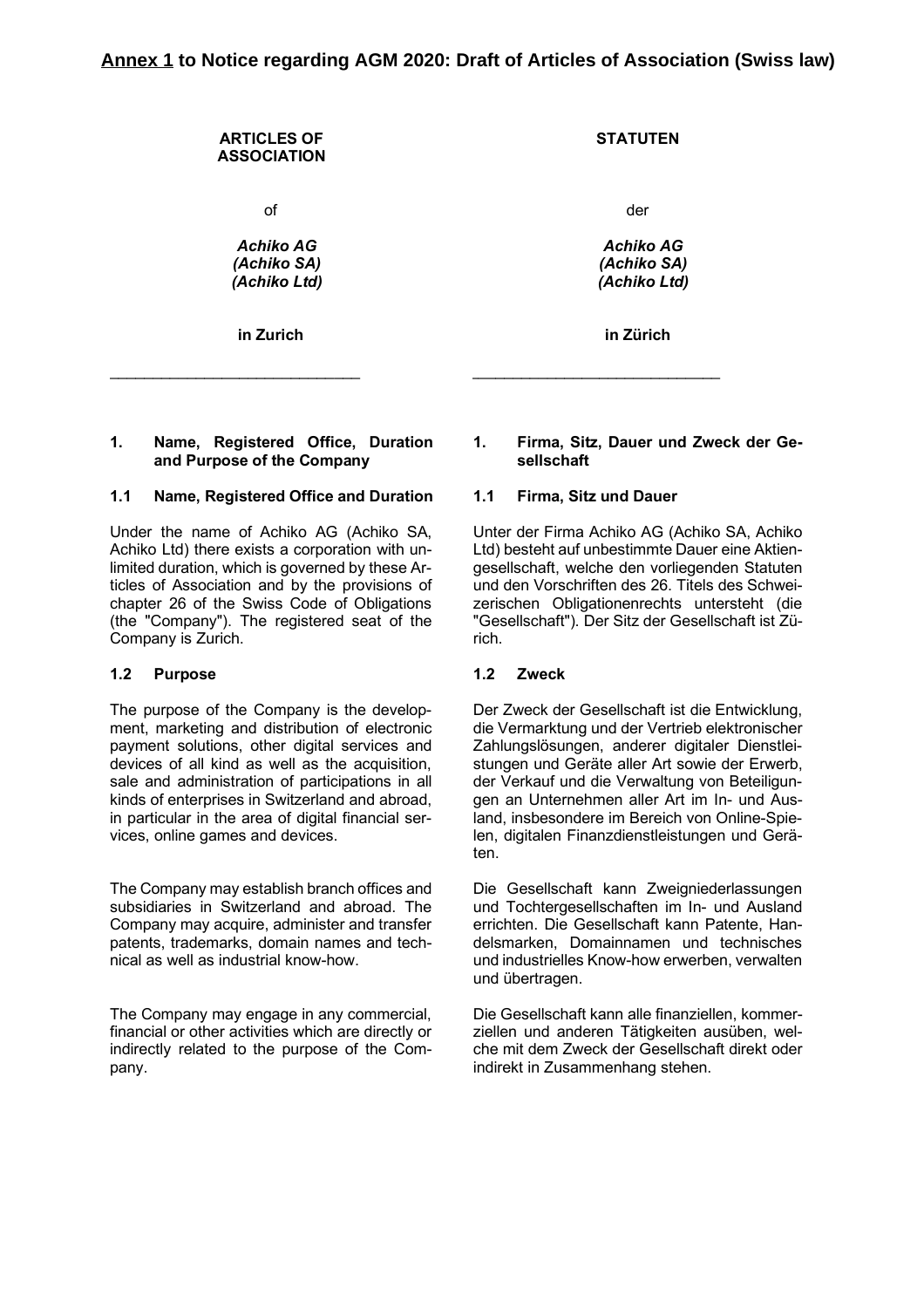# **2. Share Capital 2. Aktienkapital**

## **2.1 Capital and Shares 2.1 Kapital und Aktien**

The share capital amounts to CHF 896,321.42 and is divided into 89,632,142 registered shares with a par value of CHF 0.01 each.

The Board of Directors is authorized to increase the share capital at any time until June 18, 2022 by a maximum amount of CHF 179,264.28 by issuance of a maximum of 17,926,428 registered shares with a par value of CHF 0.01 each, to be fully paid up.

Increases through firm underwriting or in partial amounts are permitted.

The Board of Directors shall determine the issue price, the date from which the shares carry the right to dividends, and the types of contributions. The Board of Directors may also provide for paying in the necessary capital by converting equity capital.

The Board of Directors is authorized to exclude the pre-emptive rights of the shareholders and to allocate them to third parties in the event of the use of the new shares for the purpose of: (1) mergers, acquisitions of enterprises or parts thereof, or participations, financing and/or refinancing of such mergers and acquisitions; (2) the financing and refinancing of investment projects; (3) the participation of strategic partners; (4) broadening the shareholder constituency to certain types of new investors; or (5) for the purpose of swiftly or flexibly raising equity capital by placing shares which would be substantially more difficult by granting pre-emptive rights. Shares for which the pre-emptive rights have been excluded pursuant to any of the reasons set out above may also first be created as treasury shares held by the Company.

The Board of Directors is entitled to let forfeit pre-emptive rights that have not been exercised or to place those rights or the respective shares for which pre-emptive rights have been granted but not exercised at market terms.

Das Aktienkapital beträgt CHF 896'321.42 und ist eingeteilt in 89'632'142 Namenaktien zu je CHF 0.01 nominal.

The shares are fully paid in. Die Aktien sind vollständig liberiert.

# **2.2 Authorized Share Capital 2.2 Genehmigtes Aktienkapital**

 Der Verwaltungsrat ist ermächtigt, das Aktien-kapital jederzeit bis zum 18. Juni 2022 im Maximalbetrag von CHF 179'264.28 durch Ausgabe von höchstens 17'926'428 vollständig zu liberierenden Namenaktien mit einem Nennwert von CHF 0.01 je Aktie zu erhöhen.

 Erhöhungen auf dem Weg der Festübernahme sowie Erhöhungen in Teilbeträgen sind gestattet.

 Der Ausgabebetrag, der Zeitpunkt der Dividendenberechtigung und die Art der Einlagen werden durch den Verwaltungsrat bestimmt. Er kann auch die Liberierung durch Umwandlung von Eigenkapital vorsehen.

 Der Verwaltungsrat ist ermächtigt, Bezugsrechte der Aktionäre auszuschliessen und diese Dritten zuzuweisen, wenn die neu auszugebenden Aktien zu folgenden Zwecken verwendet werden: (1) Fusionen, Übernahmen von Unternehmen oder Unternehmensteilen oder Beteiligungen, Finanzierungen und Refinanzierungen solcher Fusionen und Übernahmen; (2) die Finanzierung und Refinanzierung von Investitionsvorhaben; (3) die Beteiligung von strategischen Partnern; (4) zur Erweiterung des Aktionariats auf bestimmte Arten von Investoren; oder (5) zum Zwecke der raschen oder flexiblen Beschaffung von Eigenkapital durch eine Aktienplatzierung, die mit Gewährung von Bezugsrechten nur schwer möglich wäre. Aktien, für die die Bezugsrechte aufgrund einer der oben genannten Gründe ausgeschlossen wurden, können auch vorerst als eigene Aktien der Gesellschaft geschaffen werden.

 Der Verwaltungsrat darf Bezugsrechte, die nicht ausgeübt worden sind, verfallen lassen oder er kann diese beziehungsweise Aktien, für die Bezugsrechte eingeräumt, jedoch nicht ausgeübt werden, zu Marktkonditionen platzieren.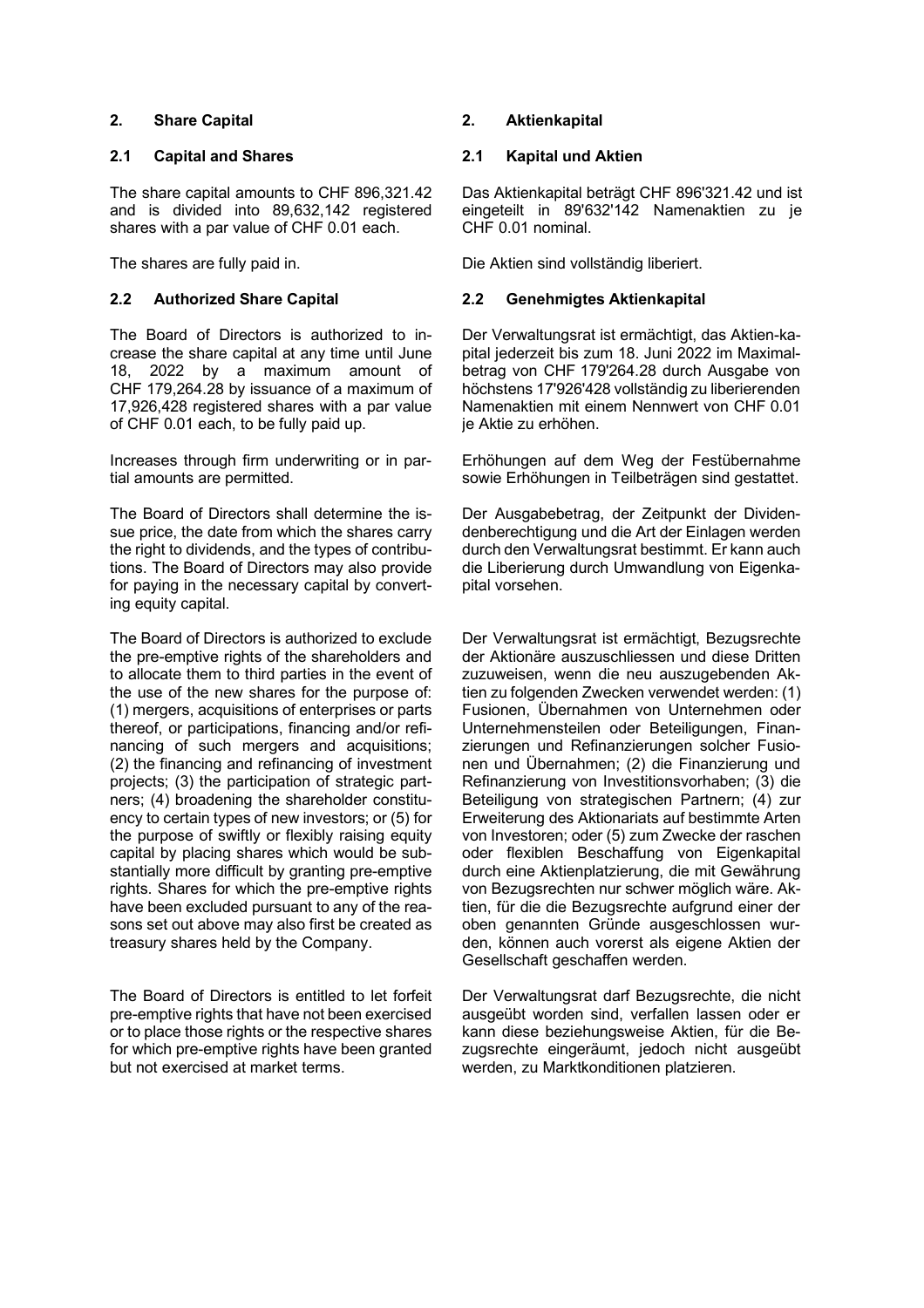# **2.3 Conditional Share Capital for Employee Participations**

The share capital shall be increased under the exclusion of the pre-subscription rights of the shareholders by the issuance of up to 13,448,821 fully paid-in registered shares with a par value of CHF 0.01 each, up to an amount of CHF 134,448.21, by means of the exercise of option rights that may be granted to employees and members of the board of directors of the Company or affiliated companies pursuant to one or several incentive plans to be approved or approved by the board of directors.

## **2.4 Conditional Share Capital for Financing, Acquisitions and other Purposes**

The share capital may be increased under the exclusion of the pre-subscription rights of the shareholders' by the issuance of up to 8,963,214 fully paid-in registered shares with a par value of CHF 0.01 each, up to an amount of CHF 89,632.14, by means of the exercise or mandatory exercise of conversion, exchange, option, warrant or similar rights for the subscription of shares grated to shareholders or third parties alone or in connection with bonds, notes, options, warrants or other securities or contractual obligations of the Company or any of its subsidiaries (hereinafter collectively the "Financial Instruments").

The preemptive rights of the existing shareholders shall be excluded upon the exercise of any Financial Instruments in connection with the issuance of shares. The then-current owners of such Financial Instruments shall be entitled to acquire the new shares issued upon conversion, exchange or exercise of any Financial Instruments. The main conditions of the Financial Instruments shall be determined by the Board of Directors.

The Board of Directors shall be authorized to restrict or exclude advance subscription rights of the existing shareholders in connection with the issuance of Financial Instruments by the Company or one of its subsidiaries if (1) the issuance is for purposes of financing or refinancing, or the payment for, the acquisition of companies, parts of companies, participations, products, intellectual property or licenses, or investment projects or (2) the issuance occurs in national or international capital markets or through a private placement. If the advance subscription rights are neither granted directly

# **2.3 Bedingtes Aktienkapital für Mitarbeiterbeteilitungen**

Das Aktienkapital wird unter Ausschluss der Bezugsrechte der Aktionäre durch Ausgabe von höchstens 13'448'821 voll zu liberierenden Namenaktien im Nennwert von je CHF 0.01 um den Maximalbetrag von CHF 134'448.21 erhöht durch Ausübung von Optionsrechten, die den Mitarbeitern und den Mitgliedern des Verwaltungsrates der Gesellschaft oder von Konzerngesellschaften gemäss einem (oder mehreren) vom Verwaltungsrat auszuarbeitenden Plan (bzw. Plänen) eingeräumt werden oder wurden.

## **2.4 Bedingtes Aktienkapital für Finanzierung, Akquisitionen und andere Zwecke**

Das Aktienkapital wird unter Ausschluss der Bezugsrechte der Aktionäre durch Ausgabe von höchstens 8'963'214 voll zu liberierenden Namenaktien im Nennwert von je CHF 0.01 um den Maximalbetrag von CHF 89'632.14 erhöht durch die Ausübung oder Zwangsausübung von Wandel-, Tausch-, Options-, Bezugs- oder ähnlichen Rechten auf den Bezug von Aktien, welche Aktionären oder Dritten allein oder in Verbindung mit Anleihensobligationen, Darlehen, Optionen, Warrants oder anderen Finanzmarktinstrumenten oder vertraglichen Verpflichtungen der Gesellschaft oder einer ihrer Tochtergesellschaften eingeräumt werden (nachfolgend zusammen die "Finanzinstrumente").

Bei der Ausgabe von Aktien infolge der Ausübung der Finanzinstrumente ist das Bezugsrecht der bisherigen Aktionäre ausschlossen. Zum Bezug der neuen Aktien, die bei der Ausübung von Finanzinstrumenten ausgegeben werden, sind die jeweiligen Inhaber der Finanzinstrumente berechtigt. Die wesentlichen Bedingungen der Finanzinstrumente sind durch den Verwaltungsrat festzulegen.

Der Verwaltungsrat ist ermächtigt, die Vorwegzeichnungsrechte der bisherigen Aktionäre im Zusammenhang mit der Ausgabe von Finanzinstrumenten durch die Gesellschaft oder eine ihrer Tochtergesellschaften zu beschränken oder aufzuheben, falls (1) die Ausgabe zum Zwecke der Finanzierung oder Refinanzierung oder Abgeltung der Übernahme von Unternehmen, Unternehmensteilen, Beteiligungen, Produkten, Immaterialgüterrechten oder Lizenzen oder von Investitionsvorhaben oder (2) die Ausgabe auf nationalen oder internationalen Finanzmärkten oder im Rahmen einer Privatplatzierung erfolgt. Wird das Vorwegzeichnungsrecht weder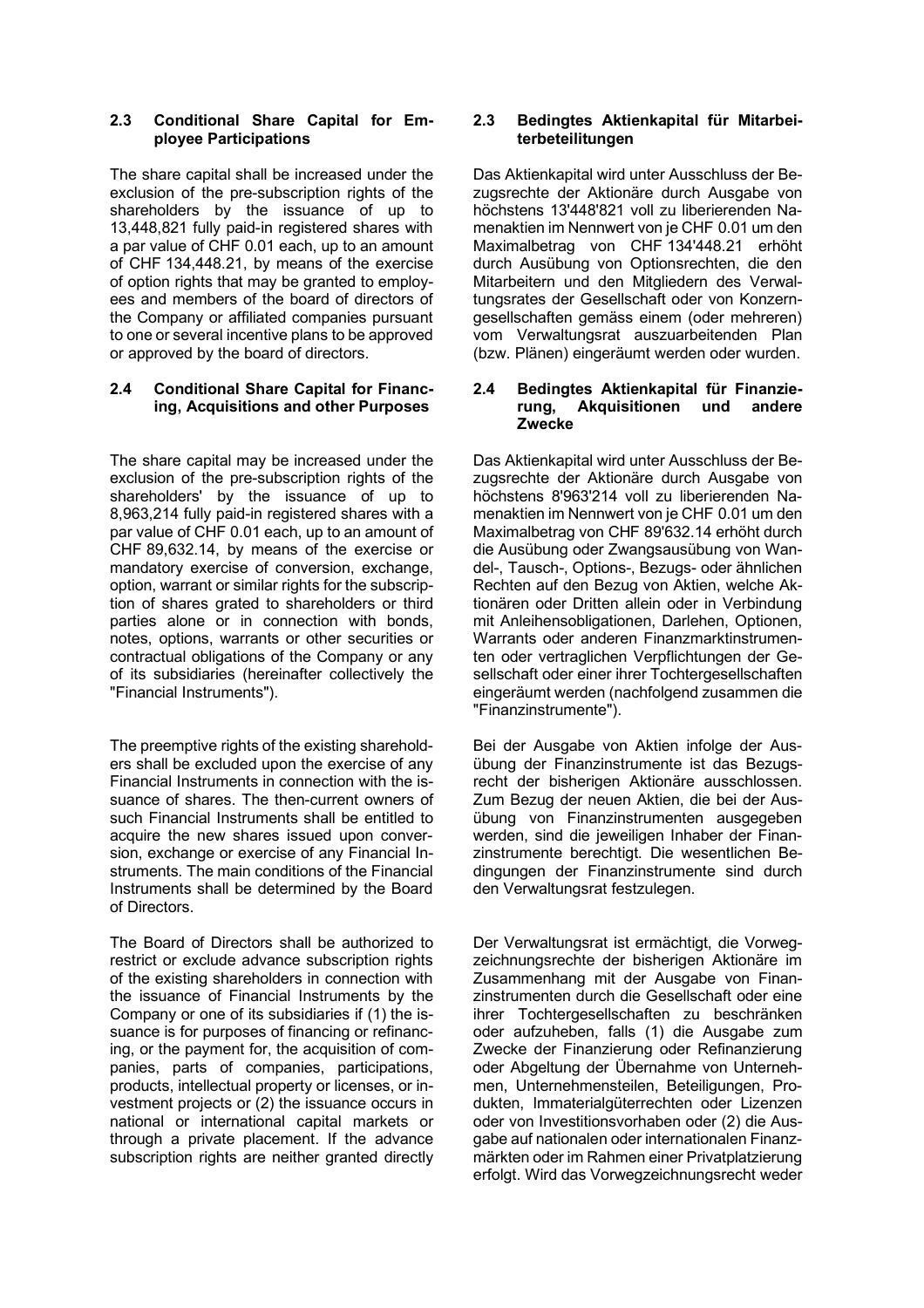nor indirectly by the Board of Directors, the following shall apply:

- (a) the Financial Instruments shall be issued or entered into at market conditions; and
- (b) the conversion, exchange or exercise price of the Financial Instruments shall be set with reference to market conditions prevailing at the date on which the Financial Instruments are issued; and
- (c) the Financial Instruments may be converted, exchanged or exercised during a maximum period of 10 years from the date of the relevant issuance or entry.

# **2.5 Share Certificates, Share Conversion and Book-entry Securities**

Subject to paragraphs 2 and 4 of this article, the registered shares of the Company are issued as uncertificated securities (pursuant to the Swiss Code of Obligations) and as book entry securities (pursuant to the Federal Act on Intermediated Securities).

The Company may withdraw shares issued as book entry securities from the custodian system (*Verwahrungssystem*).

Provided that the shareholder is registered in the shareholders register, the shareholder may request from the Company a statement of his or her registered shares at any time.

The shareholder has no right to the printing and delivery of certificates. The Board of Directors may, however, print and deliver certificates (individual share certificates, certificates or global certificates) for shares at any time. The Company may, with the consent of the shareholder, cancel issued certificates that are returned to the Company.

The transfer and the creation of security interests in book-entry shares based on registered shares require the involvement of the depositary at which the shareholder holds its securities account.

## **2.6 Share register 2.6 Aktienbuch**

The Company maintains a share register relating to the registered shares in which the owners and usufructuaries are registered with name and address. In relation to the Company, a

direkt noch indirekt durch den Verwaltungsrat gewährt, gilt folgendes:

- (a) Die Finanzinstrumente sind zu marktüblichen Bedingungen auszugeben oder einzugehen; und
- (b) der Umwandlungs-, Tausch- oder sonstige Ausübungspreis der Finanzinstrumente ist unter Berücksichtigung des Marktpreises im Zeitpunkt der Ausgabe der Finanzinstrumente festzusetzen; und
- (c) die Finanzinstrumente sind höchstens während 10 Jahren ab dem jeweiligen Zeitpunkt der betreffenden Ausgabe oder des betreffenden Abschlusses wandel-, tausch- oder ausübbar.

# **2.5 Zertifikate, Aktienumwandlung und Bucheffekten**

Die Namenaktien der Gesellschaft werden vorbehältlich von Absatz 2 und 4 als Wertrechte ausgegeben (im Sinne des Obligationenrechts) und als Bucheffekten geführt (im Sinne des Bucheffektengesetzes).

Die Gesellschaft kann als Bucheffekten ausgegebene Aktien aus dem Verwahrungssystem zurückziehen.

Der Aktionär kann, sofern er im Aktienbuch eingetragen ist, von der Gesellschaft jederzeit die Ausstellung einer Bescheinigung über seine Namenaktien verlangen.

Der Aktionär hat keinen Anspruch auf Druck und Auslieferung von Urkunden. Der Verwaltungsrat kann demgegenüber jederzeit Urkunden (Einzelurkunden, Zertifikate oder Globalurkunden) für Aktien drucken und ausliefern. Mit der Zustimmung des Aktionärs kann die Gesellschaft ausgegebene Urkunden, die bei ihr eingeliefert werden, annullieren.

Die Übertragung von und die Bestellung von Sicherheiten an Bucheffekten, denen Namenaktien zugrunde liegen, bedürfen der Mitwirkung der Verwahrungsstelle, bei welcher der Aktionär sein Effektenkonto hält.

 Die Gesellschaft führt über die Namenaktien ein Aktienbuch, in das die Eigentümer und Nutzniesser mit Namen und Adresse eingetragen werden. Im Verhältnis zur Gesellschaft gilt als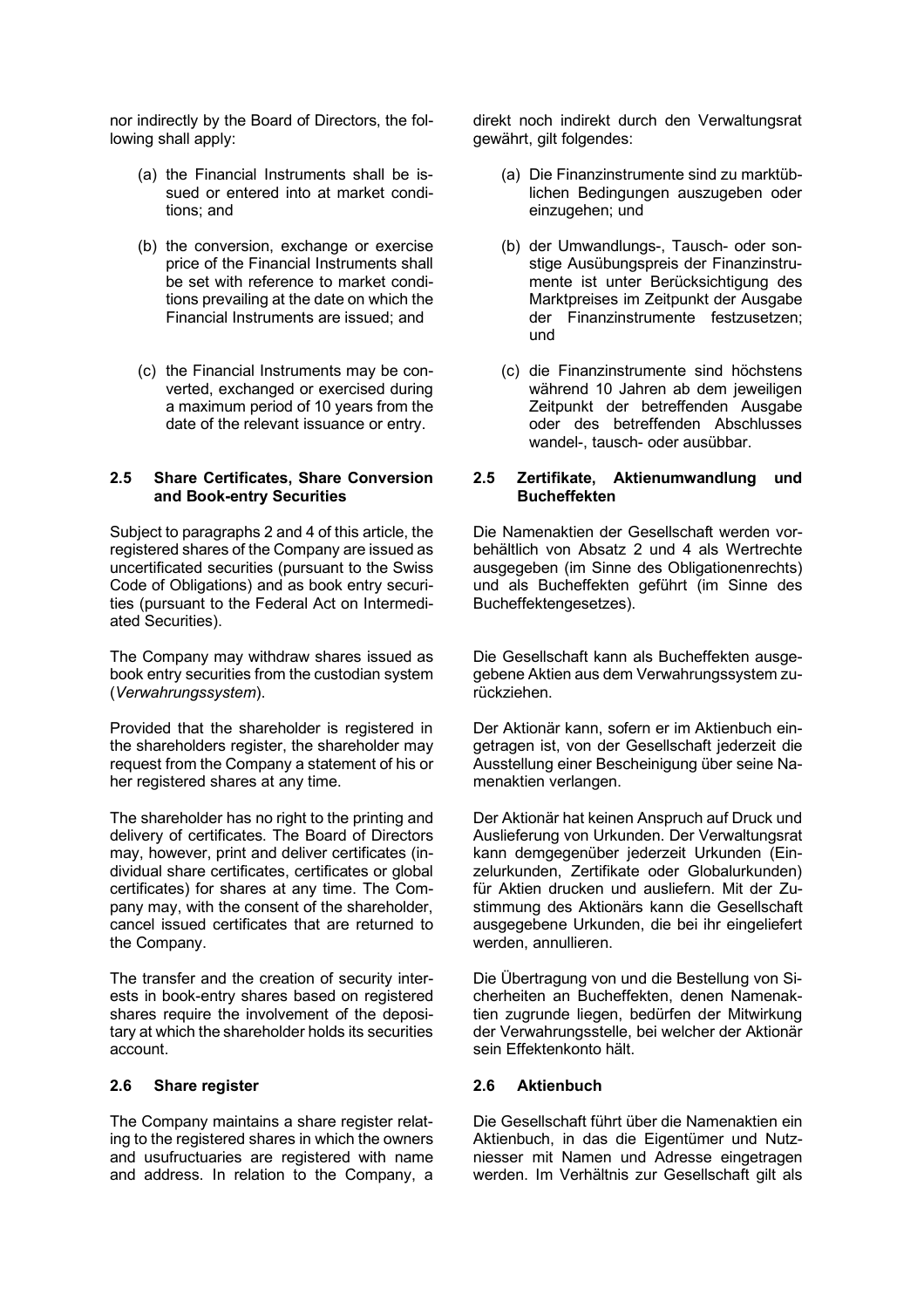shareholder or usufructuary of registered shares is acknowledged as such if registered in the share register.

The board of directors is responsible for the maintenance of the share register. A delegation of this task is permitted.

# **3. General Meeting of Shareholders 3. Generalversammlung**

General Meetings of Shareholders are called by the Board of Directors and, if necessary, by the Auditors. The Liquidators are also entitled to call a General Meeting of Shareholders.

The Annual General Meeting of Shareholders shall be held within six months following the close of the business year; at least twenty days prior to the Annual General Meeting of Shareholders, the annual business report, the compensation report and the auditors' reports must be submitted for examination by the shareholders at the Company's registered office. Any shareholder may request that a copy of these documents be immediately sent to him. The shareholders are to be notified hereof by letter or email.

A General Meeting of Shareholders is also to be called upon a demand of one or more shareholders representing at least ten percent of the share capital. The demand to call a meeting shall be in writing and shall specify the items and the proposals to be submitted to the meeting.

# **3.2 Right to Add Items to the Agenda 3.2 Traktandierungsrecht**

One or more shareholders whose combined shareholdings represent at least ten percent of the share capital may demand that an item be included on the agenda of a General Meeting of Shareholders. Such inclusion must be requested in writing at least forty-five days prior to the meeting and shall specify the agenda items and proposals of such shareholder(s).

# **3.3 Form of the Convocation 3.3 Form der Einberufung**

The General Meeting of Shareholders shall be called not less than twenty days prior to the meeting. The notice shall be given in writing or by email or by publication of the invitation in the Swiss Official Gazette of Commerce.

Aktionär oder Nutzniesser von Namenaktien, wer im Aktienbuch eingetragen ist.

Zuständig für die Führung des Aktienbuches ist der Verwaltungsrat. Die Delegation dieser Aufgabe ist gestattet.

# **3.1 Right and Duty to Call a Meeting 3.1 Recht und Pflicht der Einberufung**

Die Generalversammlung wird durch den Verwaltungsrat, nötigenfalls durch die Revisionsstelle einberufen. Das Einberufungsrecht steht auch den Liquidatoren zu.

Die ordentliche Generalversammlung ist jährlich innerhalb von sechs Monaten nach Abschluss des Geschäftsjahres abzuhalten; spätestens zwanzig Tage vor der ordentlichen Generalversammlung sind der Geschäftsbericht, der Vergütungsbericht und die Revisionsberichte den Aktionären am Sitz der Gesellschaft zur Einsicht aufzulegen. Jeder Aktionär kann verlangen, dass ihm unverzüglich eine Ausfertigung dieser Unterlagen zugestellt wird. Die Aktionäre sind hierüber durch schriftliche Mitteilung oder Mitteilung per E-Mail zu unterrichten.

Die Einberufung einer Generalversammlung kann auch von einem oder mehreren Aktionären verlangt werden, die zusammen mindestens zehn Prozent des Aktienkapitals vertreten. Die Einberufung wird schriftlich unter Angabe des Verhandlungsgegenstands und der Anträge anbegehrt.

Ein oder mehrere Aktionäre, die zusammen mindestens zehn Prozent des Aktienkapitals vertreten, können die Traktandierung eines Verhandlungsgegenstandes verlangen. Die Traktandierung muss mindestens fünfundvierzig Tage vor der Versammlung schriftlich unter Angabe des Verhandlungsgegenstandes und der Anträge des Aktionärs oder der Aktionäre anbegehrt werden.

Die Generalversammlung wird mindestens zwanzig Tage vor der Versammlung einberufen. Die Einberufung erfolgt durch E-Mail oder gewöhnlichen Brief an die Aktionäre oder durch Publikation der Einladung im Schweizerischen Handelsamtsblatt.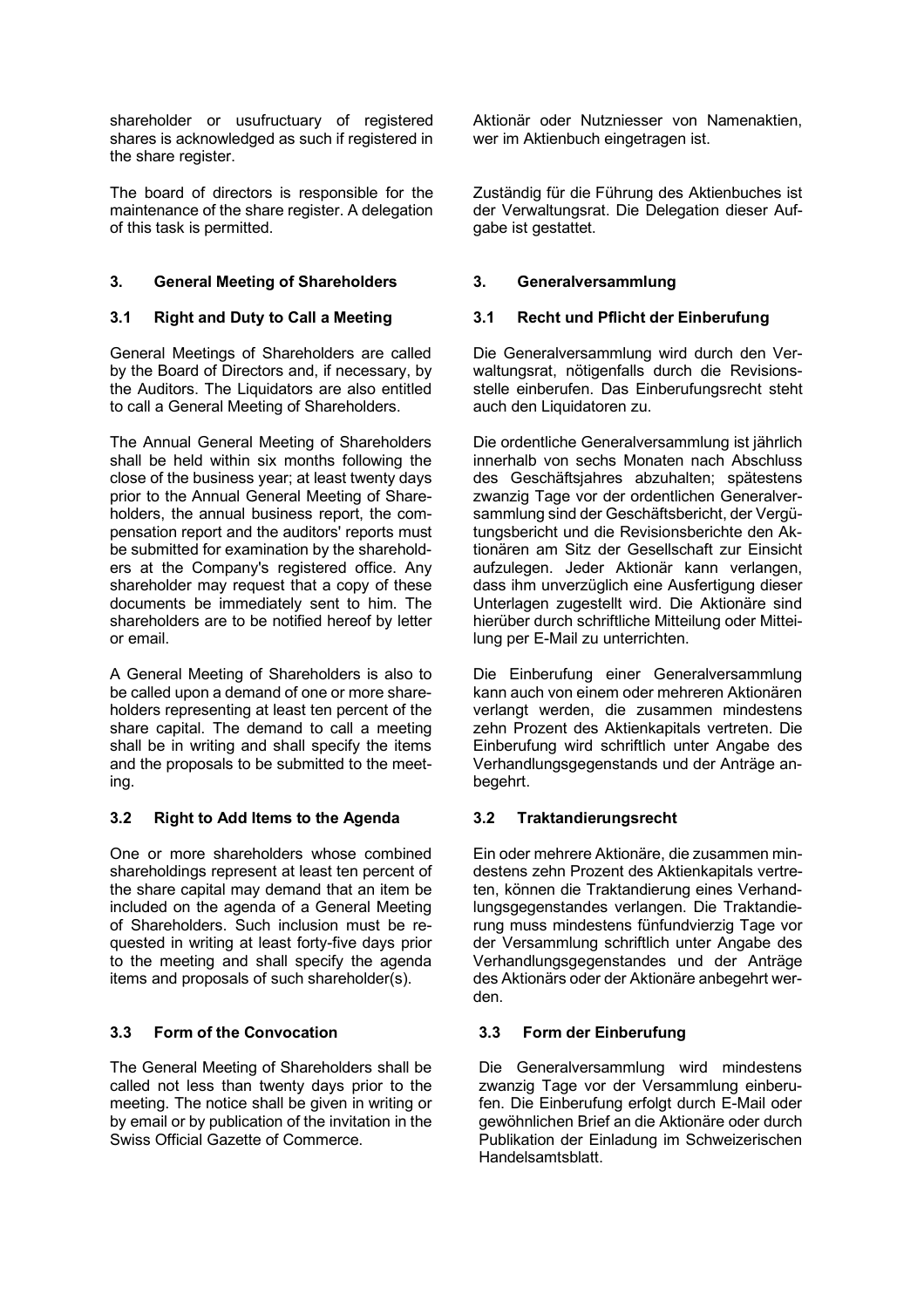The notice shall specify the place, date and time of the meeting, as well as the items and proposals of the Board of Directors and the shareholders who properly demanded that a General Meeting of Shareholders be called or, respectively, whose request for adding items to the agenda have been approved.

# **3.4 Meeting of All Shareholders 3.4 Universalversammlung**

Shareholders or their proxies representing all shares issued may hold a meeting of shareholders without serving the formalities required for calling a meeting unless objection is raised. At such meeting, discussion may be held and resolution passed on all matters within the scope of the powers of a General Meeting of Shareholders for so long as the shareholders or proxies representing all shares issued are present.

## **3.5 Right to Vote, Proxy, and Independent Proxy**

Each shareholder may be represented by the independent proxy or, by written proxy, by a proxy who does not have to be a shareholder himself. The Board of Directors decides on the recognition of proxies to attend the General Meeting of Shareholders.

The General Meeting of Shareholders shall elect an Independent Proxy who may be either an individual, a legal entity or a partnership. The independence of the independent proxy must not be impaired, either effectively or apparently, and is otherwise governed by art. 728 para. 2-6 CO. The term of the Independent Proxy shall end with the closing of the next ordinary General Meeting of Shareholders following the General Meeting of Shareholders that elected the Independent Proxy. Re-election is permissible.

The Board of Directors shall ensure that the shareholders have the opportunity to give instructions to the Independent Proxy with respect to each agenda point mentioned in the notice to the meeting. In addition, the shareholders shall be given the opportunity to give general instructions with respect to motions made at the meeting concerning an agenda point or with respect to an agenda point not previously announced in the invitation (art. 700 para. 3 CO).

In der Einberufung sind Ort, Datum und Zeit der Generalversammlung sowie die Verhandlungsgegenstände und Anträge des Verwaltungsrats und der Aktionäre bekannt zu geben, welche die Durchführung einer Generalversammlung korrekt verlangt haben bzw. deren Traktandierungsanträge genehmigt wurden.

Die Eigentümer oder Vertreter sämtlicher Aktien können, falls kein Widerspruch erhoben wird, eine Generalversammlung ohne Einhaltung der für die Einberufung vorgeschlagenen Formvorschriften abhalten. In dieser Versammlung kann über alle in den Geschäftskreis der Generalversammlung fallenden Geschäfte gültig verhandelt und Beschluss gefasst werden, solange die Eigentümer oder Vertreter sämtlicher Aktien anwesend sind.

## **3.5 Stimmrecht, Stellvertretung und unabhängiger Stimmrechtsvertreter**

Jede Aktie gibt das Recht auf eine Stimme. Jeder Aktionär kann sich durch den unabhängigen Stimmrechtsvertreter oder mit schriftlicher Vollmacht durch einen Bevollmächtigten vertreten lassen, der selbst nicht Aktionär sein muss. Der Verwaltungsrat entscheidet über die Anerkennung der Vollmachten zur Teilnahme an der Generalversammlung.

Die Generalversammlung wählt einen unabhängigen Stimmrechtsvertreter. Wählbar sind natürliche oder juristische Personen oder Personengesellschaften. Die Unabhängigkeit des unabhängigen Stimmrechtsvertreters darf weder tatsächlich noch dem Anschein nach beeinträchtigt sein und richtet sich im Übrigen nach Art. 728 Abs. 2-6 OR. Die Amtsdauer des unabhängigen Stimmrechtsvertreters endet mit der Beendigung der auf seine Wahl folgenden ordentlichen Generalversammlung. Wiederwahl ist möglich.

Der Verwaltungsrat stellt sicher, dass die Aktionäre die Möglichkeit haben, dem unabhängigen Stimmrechtsvertreter zu jedem in der Einberufung gestellten Antrag zu Verhandlungsgegenständen Weisungen zu erteilen. Zudem müssen sie die Möglichkeit haben, zu nicht angekündigten Anträgen zu Verhandlungsgegenständen sowie zu neuen Verhandlungsgegenständen gemäss Art. 700 Abs. 3 OR allgemeine Weisungen zu erteilen.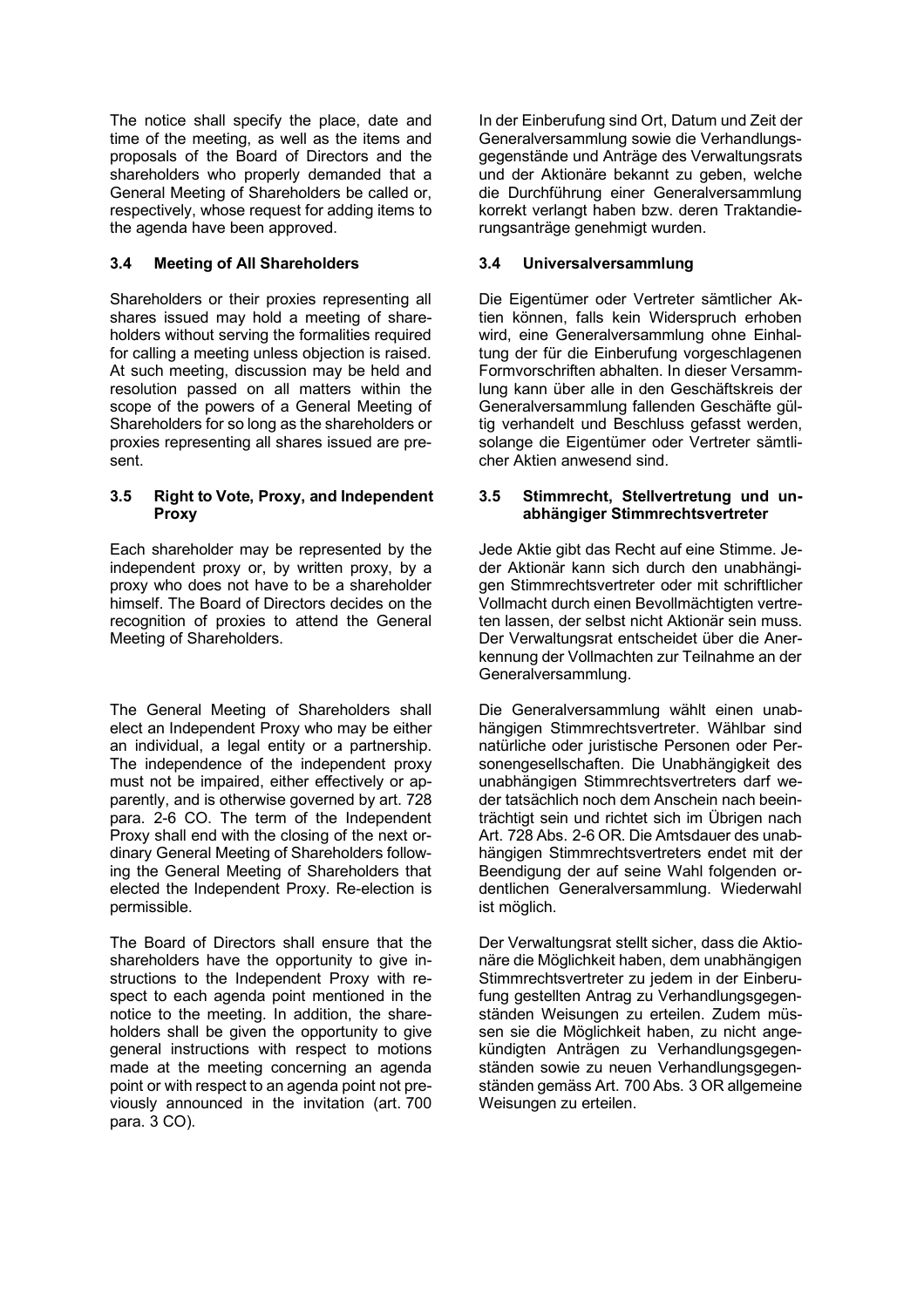The Board of Directors shall ensure that the shareholders may give their proxy or instructions, also electronically, to the Independent Proxy until 4:00 p.m. (local time) on the second business day before date of the General Meeting of Shareholders.

The Independent Proxy shall exercise the voting rights granted to him, her or it by the shareholders in accordance with their instructions. If no instructions have been given, the Independent Proxy shall abstain from voting.

If the independent proxy cannot exercise his office or if the Company does not have an independent proxy, the proxies and instructions given to him shall be deemed to have been given to the independent proxy appointed by the Board of Directors.

### **3.6 Organization of the General Meeting of Shareholders and Adoption of Resolutions**

The General Meeting of Shareholders shall be chaired by the Chairman, or, in his absence, by another member of the Board of Directors or by a chairperson elected by the General Meeting of Shareholders. The Chairman designates a secretary for the minutes and one or several scrutineers for the counting of the votes. Neither the secretary nor the scrutineers need to be shareholders.

The Board of Directors is responsible for the keeping of the minutes which are to be signed by the Chairman and the secretary.

The shareholders' meeting may resolve all matters and may conduct elections with the absolute majority of the votes cast, except to the extent law or these articles require otherwise. When counting a ballot, abstentions and empty ballot papers shall not be taken into account.

In respect of resolutions regarding the release of the members of the Board of Directors from liability, persons who are in any fashion involved in the management, have no right to vote.

The General Meeting of Shareholders has the following inalienable powers:

Der Verwaltungsrat stellt sicher, dass die Aktionäre ihre Vollmachten und Weisungen, auch elektronisch, bis 16:00 Uhr Lokalzeit am zweiten Arbeitstag vor dem Datum der Generalversammlung dem unabhängigen Stimmrechtsvertreter erteilen können.

Der unabhängige Stimmrechtsvertreter ist verpflichtet, die ihm von den Aktionären übertragenen Stimmrechte weisungsgemäss auszuüben. Hat er keine Weisungen erhalten, so enthält er sich der Stimme.

Kann der unabhängige Stimmrechtsvertreter sein Amt nicht ausüben oder hat die Gesellschaft keinen unabhängigen Stimmrechtsvertreter, dann gelten die ihm erteilten Vollmachten und Weisungen als dem vom Verwaltungsrat ernannten unabhängigen Stimmrechtsvertreter erteilt.

### **3.6 Organisation der Generalversammlung und Beschlussfassung**

Den Vorsitz der Generalversammlung führt der Präsident, bei dessen Verhinderung ein anderes Mitglied des Verwaltungsrats oder ein von der Versammlung gewählter Tagespräsident. Der Vorsitzende bezeichnet den Protokollführer und einen Stimmenzähler, die nicht Aktionäre sein müssen.

Der Verwaltungsrat sorgt für die Führung des Protokolls, das vom Vorsitzenden und vom Protokollführer zu unterzeichnen ist.

Die Generalversammlung fasst ihre Beschlüsse und vollzieht ihre Wahlen, soweit das Gesetz oder die Statuten es nicht anders bestimmen, mit der absoluten Mehrheit der abgegebenen Stimmen. Bei der Berechnung der Mehrheit werden Stimmenthaltungen und leer eingelegte Stimmen nicht berücksichtigt.

Bei Beschlüssen über die Entlastung des Verwaltungsrates haben Personen, die in irgendeiner Weise an der Geschäftsführung teilgenommen haben, kein Stimmrecht.

### **3.7 Powers 3.7 Befugnisse**

Die Generalversammlung hat folgende unübertragbare Befugnisse: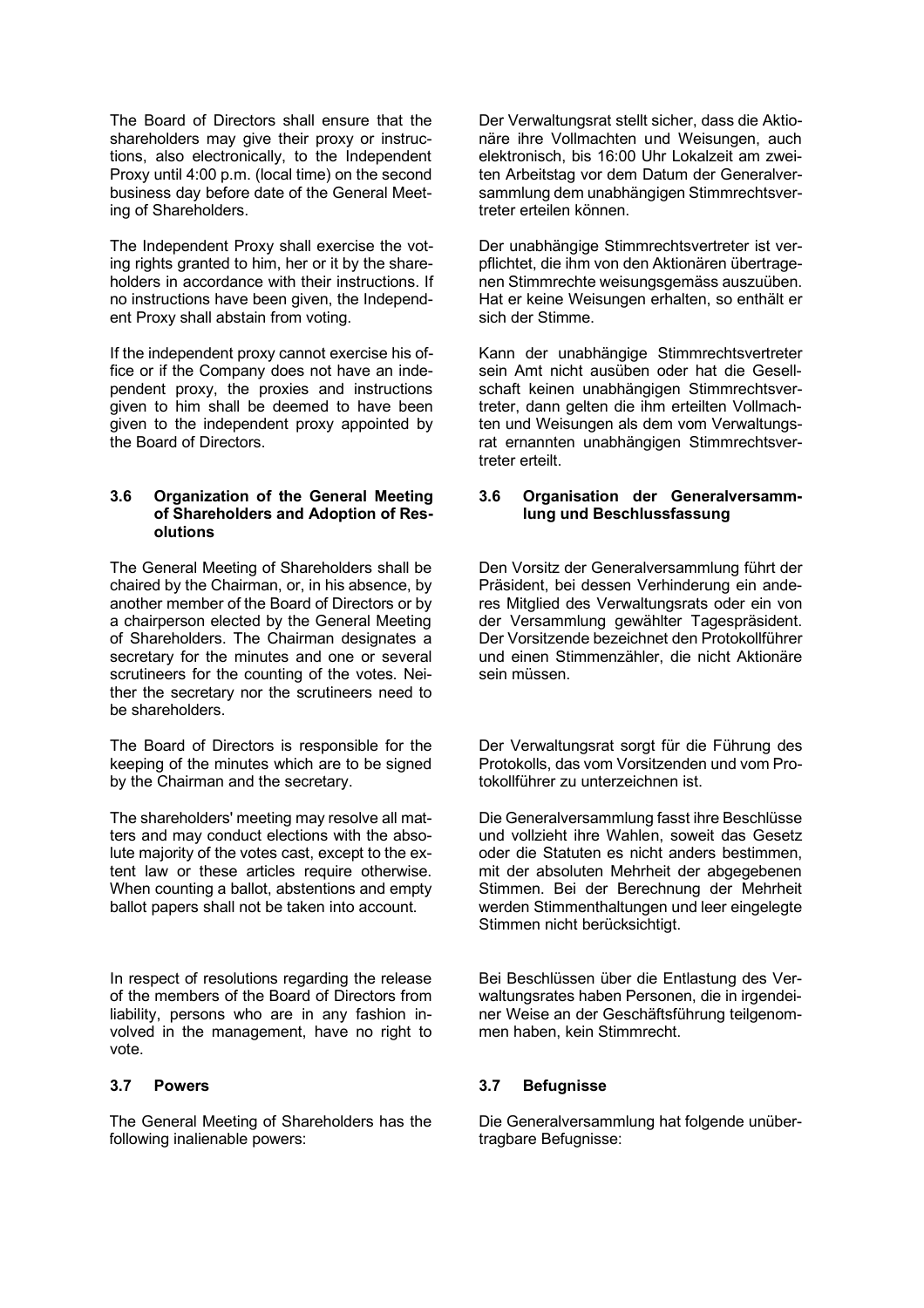- 1. to adopt and amend the Articles of Association;
- 2. to elect and remove the members of the Board of Directors, the Chairman, the members of the Nomination and Remuneration Committee, the Auditors and the Independent Proxy;
- 3. to approve the management report and the consolidated accounts;
- 4. to approve the annual accounts and resolutions on the allocation of the disposable profit, and in particular to set the dividend and the shares of profits paid to board members;
- 5. the approval of the compensation of the members of the Board of Directors, the Executive Committee and any Advisory Board in accordance with art. 4.10 of the Articles of Association;
- 6. to discharge the members of the Board of Directors;
- 7. to pass resolutions concerning the matters reserved to the General Meeting of Shareholders by law or the Articles of Association.

# **4. Board of Directors 4. Verwaltungsrat**

The Board of Directors shall consist of one member or multiple members, who do not need to be shareholders. The Board of Directors organises itself, subject to the election of the Chairman of the Board of Directors and the members of the Nomination and Remuneration Committee by the General Meeting of Shareholders. It may designate a Vice Chairman and a Secretary. The Secretary does neither have to be shareholder nor a member of the Board of Directors.

If the office of the Chairman is vacant, the Board of Directors shall appoint a new Chairman for the remainder of the term of office.

The members of the Board of Directors shall be elected by the General Meeting of Shareholders for a term of one year, beginning with the day of their election. Directors shall hold their offices until they are replaced or re-elected, un-

- 1. die Festsetzung und Änderung der Statuten;
- 2. die Wahl und Abberufung der Mitglieder des Verwaltungsrates, des Präsidenten des Verwaltungsrats, der Mitglieder des Nominations- und Entschädigungsausschusses, der Revisionsstelle und des unabhängigen Stimmrechtsvertreters;
- 3. die Genehmigung des Lageberichts und der Konzernrechnung;
- 4. die Genehmigung der Jahresrechnung sowie die Beschlussfassung über die Verwendung des Bilanzgewinns, insbesondere die Festsetzung der Dividende und der Tantieme;
- 5. die Genehmigung der Vergütung der Mitglieder des Verwaltungsrates, der Geschäftsleitung und eines allfälligen Beirats gemäss Art. 4.10 der Statuten;
- 6. die Entlastung der Mitglieder des Verwaltungsrats:
- 7. die Beschlussfassung über die Gegenstände, die der Generalversammlung durch das Gesetz oder die Statuten vorbehalten sind.

# **4.1 Constitution and Term of Office 4.1 Zusammensetzung und Amtsdauer**

Der Verwaltungsrat besteht aus einem Mitglied oder mehreren Mitgliedern, welche nicht Aktionäre sein müssen. Vorbehältlich der Wahl des Präsidenten des Verwaltungsrates und der Mitglieder des Nominations- und Entschädigungsausschusses durch die Generalversammlung konstituiert sich der Verwaltungsrat selbst. Er kann einen Vizepräsidenten und einen Sekretär bezeichnen. Der Sekretär muss weder Aktionär noch Mitglied des Verwaltungsrates sein.

Ist das Amt des Präsidenten vakant, so ernennt der Verwaltungsrat für die verbleibende Amtsdauer einen neuen Präsidenten.

Die Verwaltungsratsmitglieder werden von der Generalversammlung für eine Amtsdauer von einem Jahr gewählt, die mit dem Tag ihrer Wahl beginnt; sie verbleiben, sofern sie nicht vorher ausscheiden, bis zur Ernennung ihres Nachfolgers oder bis zu ihrer Wiederwahl im Amt. Wird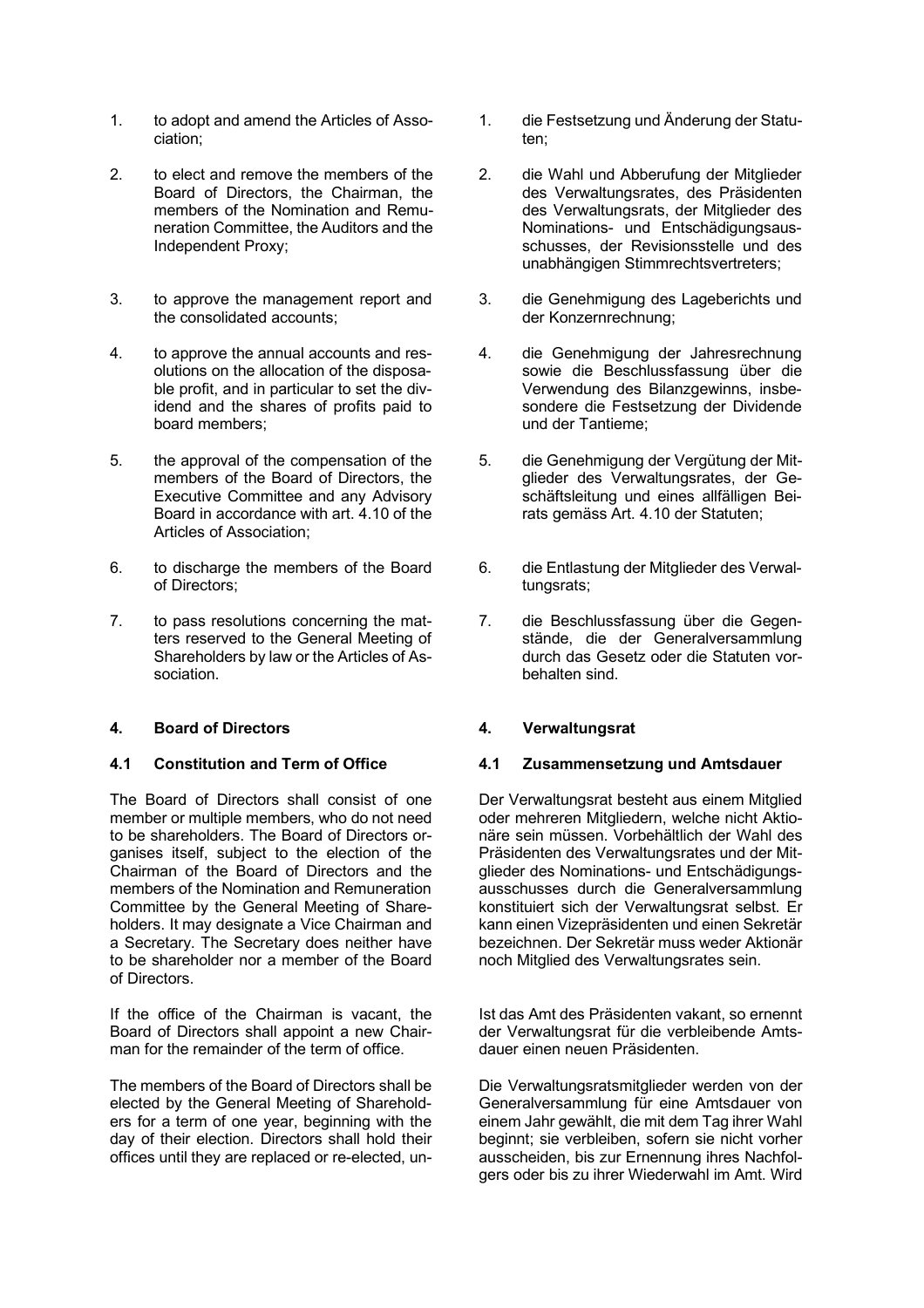less they retire or are removed earlier. If a director is replaced, his successor shall continue in office until the end of his predecessor's term.

The Board of Directors is entrusted with the ultimate direction of the Company and the supervision of and the control over the management.

By enactment of an Organizational Regulation, the Board of Directors may completely or partially delegate the power to manage and to represent the Company to one or more of its members (managing directors) or to third persons (managers).

The Board of Directors shall have the following non-transferable and inalienable duties:

- 1. the ultimate management of the Company and the issuance of the necessary directives;
- 2. the determination of the organization of the Company;
- 3. the structuring of the accounting system and of the financial controls, as well as the financial planning insofar as this is necessary in the management of the Company;
- 4. the appointment and the removal of the members of the Executive Committee and of the persons entrusted with the management and representation of the Company and the granting of signatory power;
- 5. the ultimate supervision of the members of the Executive Committee, particularly with regard to compliance with the law, these Articles of Association and regulations and directives;
- 6. the preparation of the business report and the compensation report as well as the preparation of the General Meeting of Shareholders and the implementation of the latter's resolutions;
- 7. the notification of the judge in the case of over-indebtedness;
- 8. the passing of resolutions regarding the subsequent payment of capital with respect to non-fully paid-in shares;

ein Mitglied vor Ablauf seiner Amtszeit ersetzt, so tritt sein Nachfolger in dessen Amtszeit ein.

## **4.2 Duties 4.2 Befugnisse**

Dem Verwaltungsrat obliegt die oberste Leitung der Gesellschaft und die Aufsicht und Kontrolle über die Geschäftsführung.

Der Verwaltungsrat ist berechtigt, die Geschäftsführung und Vertretung durch Erlass eines Organisationsreglements ganz oder zum Teil an einzelne Mitglieder (Delegierte) oder an Dritte (Direktoren) zu übertragen.

Der Verwaltungsrat hat folgende unübertragbare und unentziehbare Aufgaben:

- 1. die Oberleitung der Gesellschaft und die Erteilung der nötigen Weisungen;
- 2. die Festlegung der Organisation;
- 3. die Ausgestaltung des Rechnungswesens, der Finanzkontrolle sowie der Finanzplanung, sofern diese für die Führung der Gesellschaft notwendig ist;
- 4. die Ernennung und Abberufung der Mitglieder der Geschäftsführung und der mit der Vertretung betrauten Personen und die Regelung ihrer Zeichnungsberechtigung;
- 5. die Oberaufsicht über die Mitglieder der Geschäftsführung, namentlich im Hinblick auf die Befolgung der Gesetze, Statuten, Reglemente und Weisungen;
- 6. die Erstellung des Geschäftsberichtes und des Vergütungsberichtes sowie die Vorbereitung der Generalversammlung und die Ausführung ihrer Beschlüsse;
- 7. die Benachrichtigung des Richters im Falle der Überschuldung;
- 8. die Beschlussfassung über die nachträgliche Leistung von Einlagen auf nicht vollständig liberierte Aktien;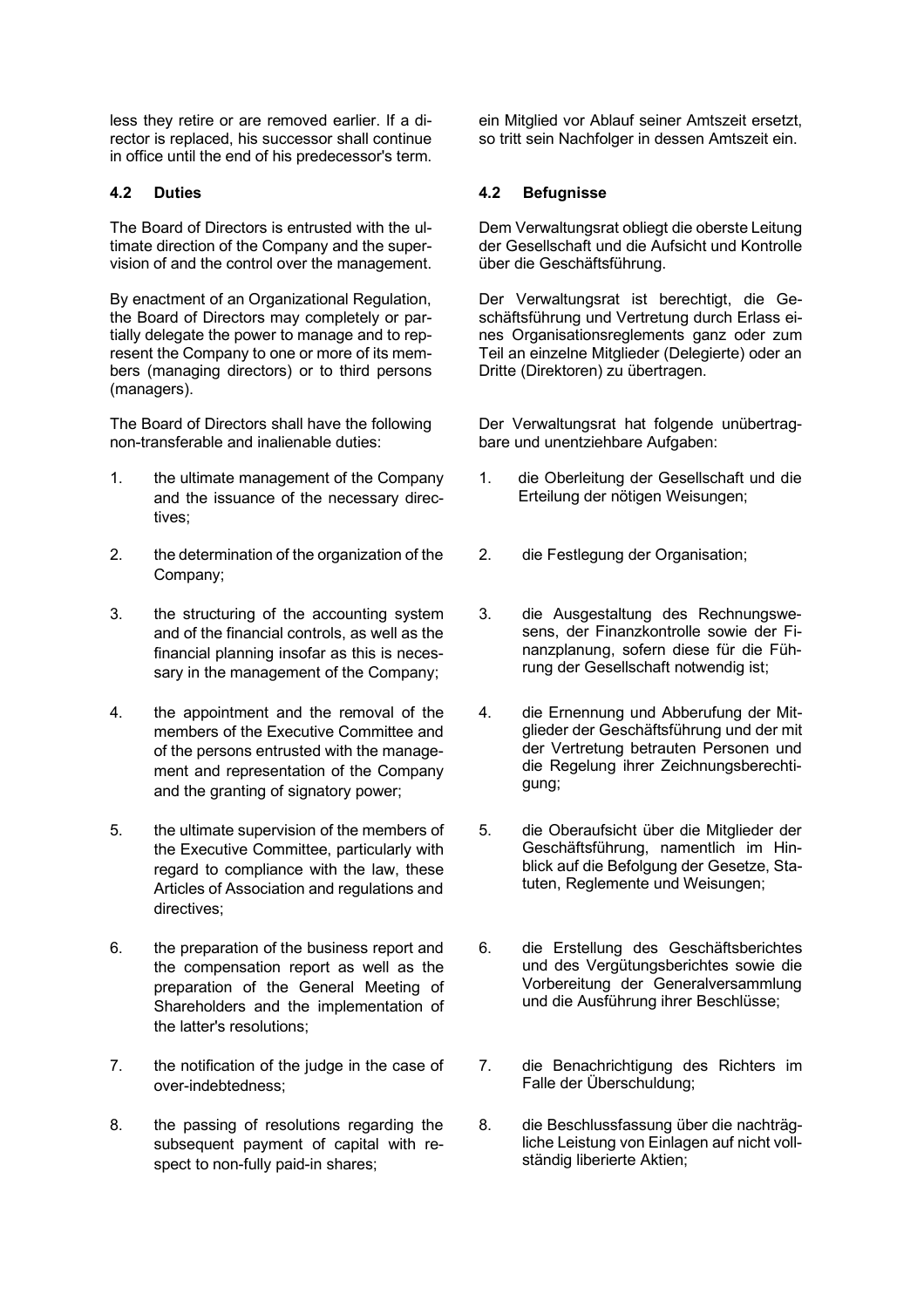- 9. the passing of resolutions confirming increases in the share capital and related amendments to the Articles of Association;
- 10. the examination of the professional qualifications of the specially qualified auditors in those cases where appointment of such auditors is prescribed by the law.

Meetings of the Board of Directors shall be called whenever needed by its chairman or, in the absence of the chairman, by the vice-chairman or another member of the Board of Directors. A meeting shall also be called at the written and substantiated request of any member of the Board of Directors.

The proceedings of and resolutions adopted by the Board of Directors shall be recorded in minutes which shall be signed by the chairman of the Board of Directors and by the secretary.

The Board of Directors constitutes itself. No quorum regarding attendance is required if the sole business to be transacted is the establishment of a capital increase and the subsequent amendment to the Articles of Association.

Resolutions shall be adopted by a majority vote of all the members of the Board of Directors present. In case of a tie, the chairman of the meeting shall have the casting vote.

Resolutions of the Board of Directors may also be adopted in writing or by means or e-mail or any other form of electronic communication, unless a member requests oral deliberations. Any resolution thus adopted shall be as binding as resolutions adopted at an actual meeting and shall be recorded in minutes.

# **4.4 Principles of Remuneration, Reimbursement of Expenses**

The members of the Board of Directors, the Executive Committee and any Advisory Board are entitled to remuneration commensurate with their activities. The remuneration may be paid by the Company or by a subsidiary provided it is covered by the maximum total remuneration approved by the General Meeting of Shareholders.

- 9. die Beschlussfassung über die Feststellung von Kapitalerhöhungen und daraus folgende Statutenänderungen;
- 10. die Prüfung der fachlichen Voraussetzungen der besonders befähigten Revisoren für die Fälle, in welchen das Gesetz den Einsatz solcher Revisoren vorsieht.

### **4.3 Organization, Resolutions, Minutes 4.3 Organisation, Beschlussfassung, Protokoll**

Sitzungen des Verwaltungsrates werden vom Präsidenten oder, im Falle seiner Verhinderung, vom Vizepräsidenten oder einem anderen Mitglied des Verwaltungsrates einberufen, so oft dies als notwendig erscheint. Eine Sitzung ist auch einzuberufen, wenn ein Mitglied des Verwaltungsrates dies schriftlich und unter Angabe der Gründe verlangt.

Über die Verhandlungen und Beschlüsse des Verwaltungsrates ist ein Protokoll zu führen, das durch den Vorsitzenden und den Sekretär zu unterzeichnen ist.

Der Verwaltungsrats konstituiert sich selbst. Kein Präsenzquorum ist erforderlich, wenn ausschliesslich die erfolgte Durchführung einer Kapitalerhöhung festzustellen und die anschliessend vorzunehmende Statutenänderung zu beschliessen ist.

Beschlüsse werden durch die Mehrheit der stimmenden Verwaltungsratsmitglieder gefasst. Im Falle von Stimmengleichheit hat der Vorsitzende den Stichentscheid.

Beschlüsse des Verwaltungsrates können auch auf schriftlichem Weg oder E-Mail oder jede andere Form der elektronischen Kommunikation gefasst werden, sofern nicht ein Mitglied mündliche Beratung verlangt; jeder so gefasste Beschluss hat die gleiche Gültigkeit wie die an einer Sitzung gefassten Beschlüsse und muss protokolliert werden.

# **4.4 Grundsätze der Vergütung, Auslagenersatz**

Die Mitglieder des Verwaltungsrates, der Geschäftsleitung und eines allfälligen Beirats haben Anspruch auf eine ihrer Tätigkeit entsprechende Vergütung. Die Vergütung kann durch die Gesellschaft oder durch eine Gruppengesellschaft ausgerichtet werden, sofern sie von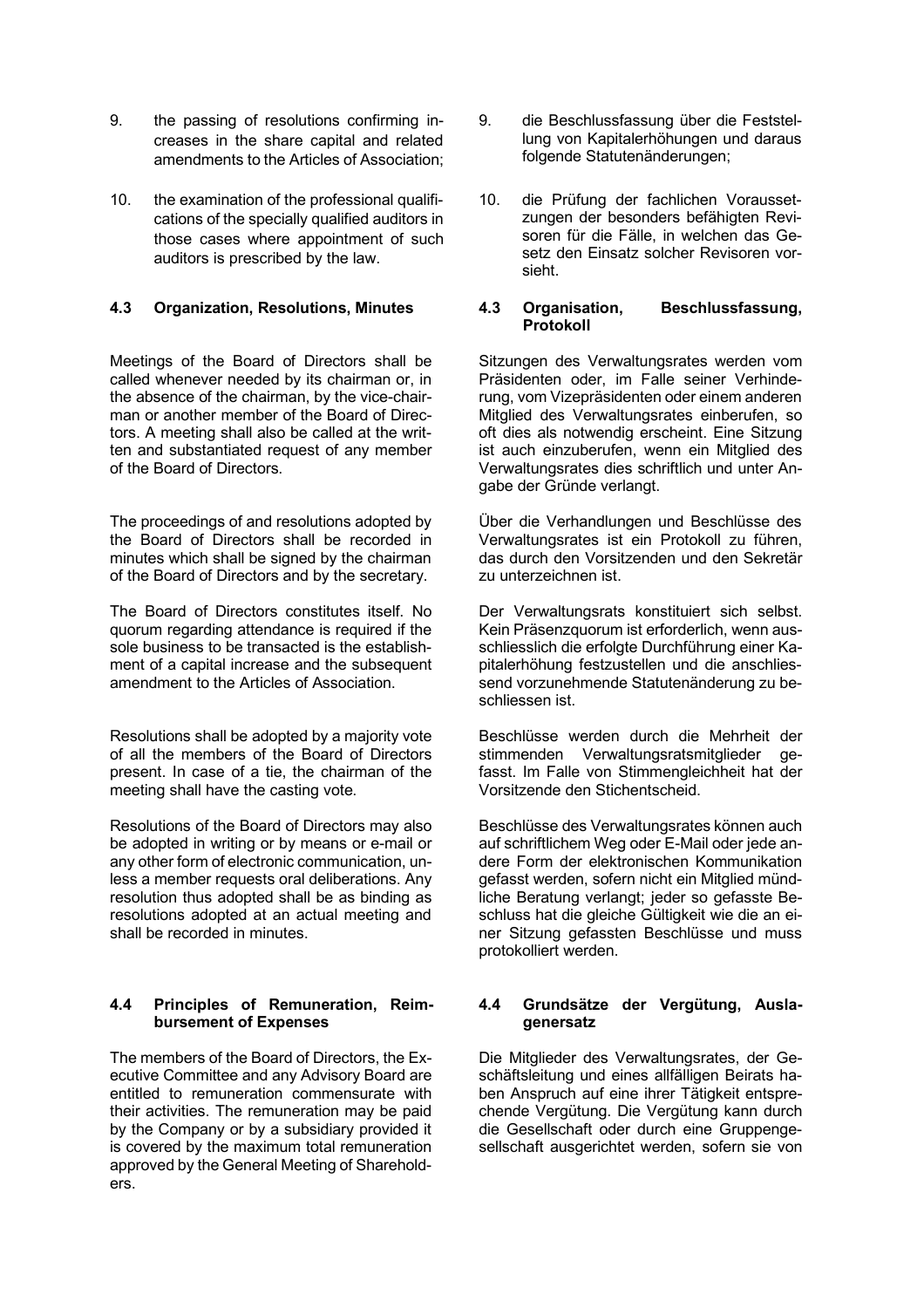The remuneration of the members of the Board of Directors, the Executive Committee and any Advisory Board shall be reasonable, competitive and performance-oriented and shall be consistent with the strategic objectives and performance of the group.

The members of the Board of Directors and any Advisory Board are paid a fixed remuneration and other applicable elements of remuneration that are not dependent on performance. The Company may pay to the members of the Board of Directors and any Advisory Board a performance-related compensation.

Remuneration of the members of the Executive Committee consists of a fixed compensation and may be complemented by a performance component.

The amount of the performance remuneration paid to the members of the Board of Directors, the Executive Committee and any Advisory Board depends on the qualitative and quantitative targets and parameters defined by the Board of Directors. The Board of Directors defines and assesses the targets and their achievement or delegates this task to the Nomination and Remuneration Committee.

The fixed compensation and any performance remuneration may be paid in cash or by allocating equity instruments, conversion or option rights or other rights to equity instruments.

The details of the performance-related compensation of the members of the Board of Directors, the Executive Committee and any Advisory Board shall be set forth by the Board of Directors.

The Board of Directors determines the respective amounts of remuneration within the respective remuneration framework approved by the General Meeting of Shareholders upon proposal of the Nomination and Remuneration Committee.

As part of the compensation of members of the Board of Directors, the Executive Committee and any Advisory Board, the Company may also allocate equity securities, conversion rights, option rights or other rights with equity

der durch die Generalversammlung jeweils genehmigten maximalen Gesamtvergütung gedeckt ist.

Die Vergütungen der Mitglieder des Verwaltungsrates, der Geschäftsleitung und eines allfälligen Beirats sollen angemessen, wettbewerbsfähig und leistungsorientiert und in Übereinstimmung mit den strategischen Zielen sowie dem Erfolg der Gruppe festgesetzt werden.

Die Mitglieder des Verwaltungsrates und eines allfälligen Beirats erhalten eine fixe Vergütung sowie allfällige weitere Vergütungselemente, welche nicht erfolgsabhängig sind. Die Gesellschaft kann den Mitgliedern des Verwaltungsrats und eines allfälligen Beirats eine erfolgsabhängige Vergütung entrichten.

Die Vergütung der Mitglieder der Geschäftsleitung, besteht aus einer fixen Vergütung und kann durch eine erfolgsabhängige Vergütung ergänzt werden.

Die Höhe der etwaigen erfolgsabhängige Vergütung der Mitglieder des Verwaltungsrates, der Geschäftsleitung und eines etwaigen Beirats richtet sich nach den vom Verwaltungsrat festgelegten qualitativen und quantitativen Zielvorgaben und Parametern. Die Ziele und deren Erreichung werden vom Verwaltungsrat oder, soweit an ihn delegiert, vom Nominations- und Entschädigungsausschuss festgelegt und überprüft.

Sowohl die fixe als auch eine etwaige erfolgsabhängige Vergütung können in bar oder durch Zuteilung von Eigenkapitalinstrumenten, Wandel- oder Optionsrechten oder anderen Rechten auf Eigenkapitalinstrumente ausgerichtet werden.

Der Verwaltungsrat regelt die Einzelheiten der erfolgsabhängigen Vergütungen der Mitglieder des Verwaltungsrates, der Geschäftsleitung und eines allfälligen Beirats.

Der Verwaltungsrat legt die Höhe der entsprechenden Vergütungen im Rahmen der von der Generalversammlung jeweils genehmigten maximalen Gesamtvergütungen auf Antrag des Nominations- und Entschädigungsausschusses fest.

Die Gesellschaft kann den Mitgliedern des Verwaltungsrats, der Geschäftsleitung und eines allfälligen Beirats im Rahmen ihrer Vergütung Beteiligungspapiere, Wandel- oder Options-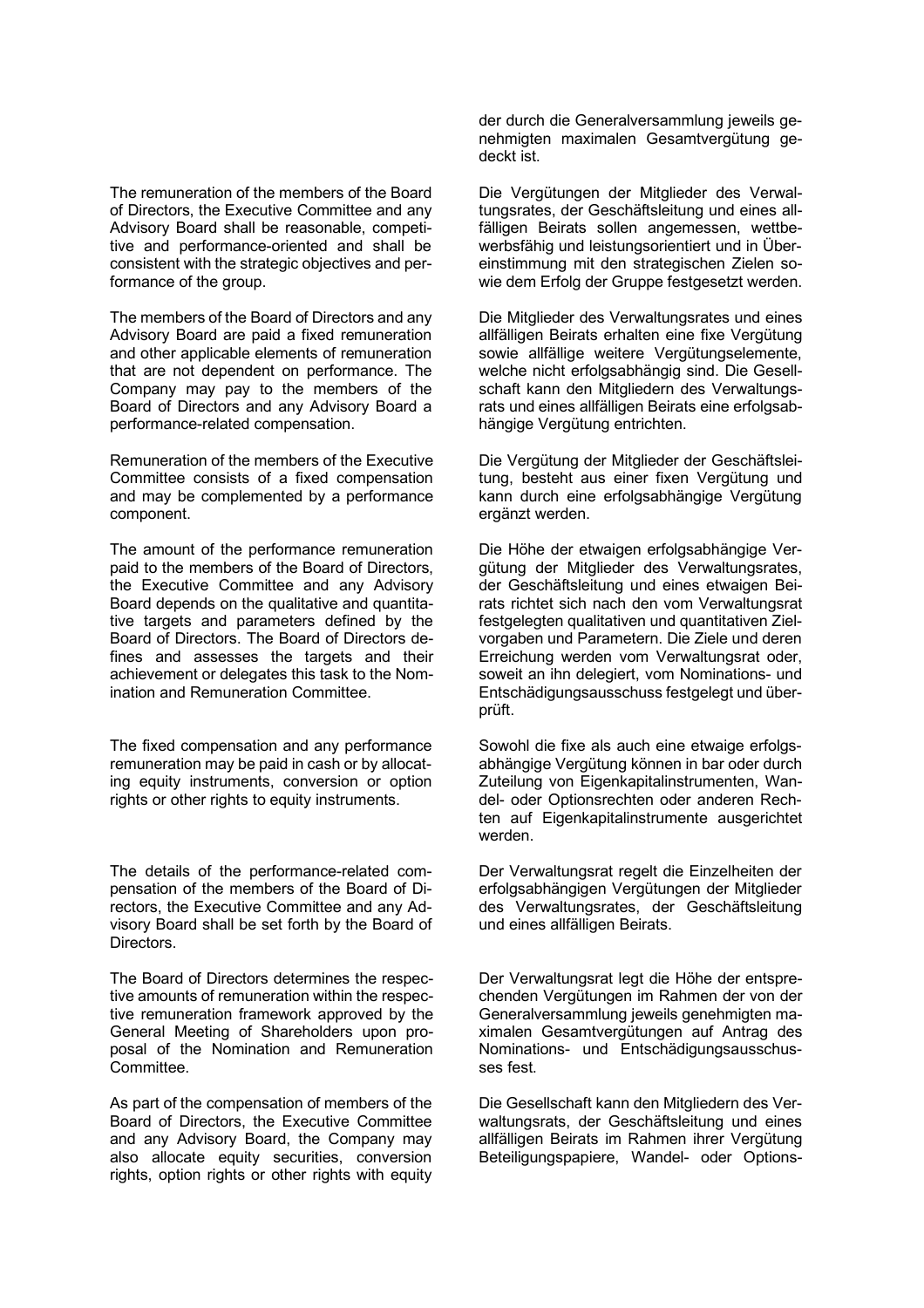securities as underlying. In case of an allocation of equity securities, conversion rights, option rights or other rights with equity securities as underlying, the amount of the compensation is equal to the value of the securities or, respectively, the rights allocated, determined as at the time of the allocation in accordance with generally accepted valuation methods. The Board of Directors may determine blocking periods for holding the securities or, respectively, the rights and may determine when and to what extent entitled persons acquire an entitlement that is neither subject to conditions nor requirements and under which terms and conditions blocking periods laps and entitled persons acquire promptly an entitlement that is neither subject to conditions nor requirements (e.g. in case of a change of control, a material restructuring or in case of certain forms of termination of an employment agreement). Details are to be determined by the Board of Directors.

Reimbursement of expenses does not qualify as remuneration. The Company may pay members of the Board of Directors and the persons whom the Board of Directors has entrusted with the executive management a reimbursement for expenses in the form of and amount of lumpsum expenses recognized for tax purposes.

The allocation of equity securities, conversion rights, option rights or other rights with equity securities as underlying that members of the Board of Directors, the Executive Committee and any Advisory Board receive in their function as shareholders of the Company (e.g. subscription right within a capital increase or option rights within a capital reduction) shall not be regarded compensation and are not subject to this provision.

## **4.5 Nomination and Remuneration Committee**

The General Meeting of Shareholders elects the members of the Nomination and Remuneration Committee individually for a term of one year ending at the conclusion of the next annual General Meeting of Shareholders. Re-election is permitted. The Nomination and Remuneration Committee is composed of at least one member. Only members of the Board of Directors may be elected. The Nomination and Remuneration Committee constitutes itself, subject to the election of the chairman of the Nomination and Remuneration Committee by the Board of Directors.

rechte, oder andere Rechte auf Beteiligungspapiere zuteilen. Bei einer Zuteilung von Beteiligungspapieren, Wandel- oder Optionsrechten, oder anderen Rechten auf Beteiligungspapiere entspricht der Betrag der Vergütung dem Wert, der den zugeteilten Papieren bzw. Rechten im Zeitpunkt der Zuteilung gemäss allgemein anerkannten Bewertungsmethoden zukommt. Der Verwaltungsrat kann eine Sperrfrist für das Halten der Papiere bzw. Rechte festlegen und bestimmen, wann und in welchem Umfang die Berechtigten einen festen Rechtsanspruch erwerben bzw. unter welchen Bedingungen etwaige Sperrfristen dahinfallen und die Begünstigten sofort einen festen Rechtsanspruch erwerben (z.B. bei einem Kontrollwechsel, bei substantiellen Umstrukturierungen oder bei bestimmten Arten der Beendigung des Arbeitsverhältnisses). Der Verwaltungsrat regelt die Einzelheiten.

Auslagenersatz gilt nicht als Vergütung. Die Gesellschaft kann den Mitgliedern des Verwaltungsrates, der Geschäftsleitung und eines allfälligen Beirats einen Auslagenersatz in Form und Höhe von steuerlich anerkannten Pauschalspesen ausrichten.

Die Zuteilung von Beteiligungspapieren, Wandel- oder Optionsrechten, oder anderen Rechten auf Beteiligungspapiere, welche die Mitglieder des Verwaltungsrats, der Geschäftsleitung und eines allfälligen Beirats in ihrer Eigenschaft als Aktionäre der Gesellschaft erhalten (z.B. Bezugsrechte im Rahmen einer Kapitalerhöhung oder Optionen im Rahmen einer Kapitalherabsetzung), gelten nicht als Vergütung und fallen nicht unter diese Bestimmung.

## **4.5 Nominations- und Entschädigungsausschuss**

Die Generalversammlung wählt die Mitglieder des Nominations- und Entschädigungsausschusses je einzeln für eine Amtsdauer bis zum Abschluss der nächsten ordentlichen Generalversammlung. Wiederwahl ist zulässig. Der Nominations- und Entschädigungsausschuss besteht aus mindestens einem Mitglied. Wählbar sind nur die Mitglieder des Verwaltungsrates. Der Nominations- und Entschädigungsausschuss konstituiert sich selbst, unter Vorbehalt der Wahl des Präsidenten des Nominationsund Entschädigungsausschusses durch den Verwaltungsrat.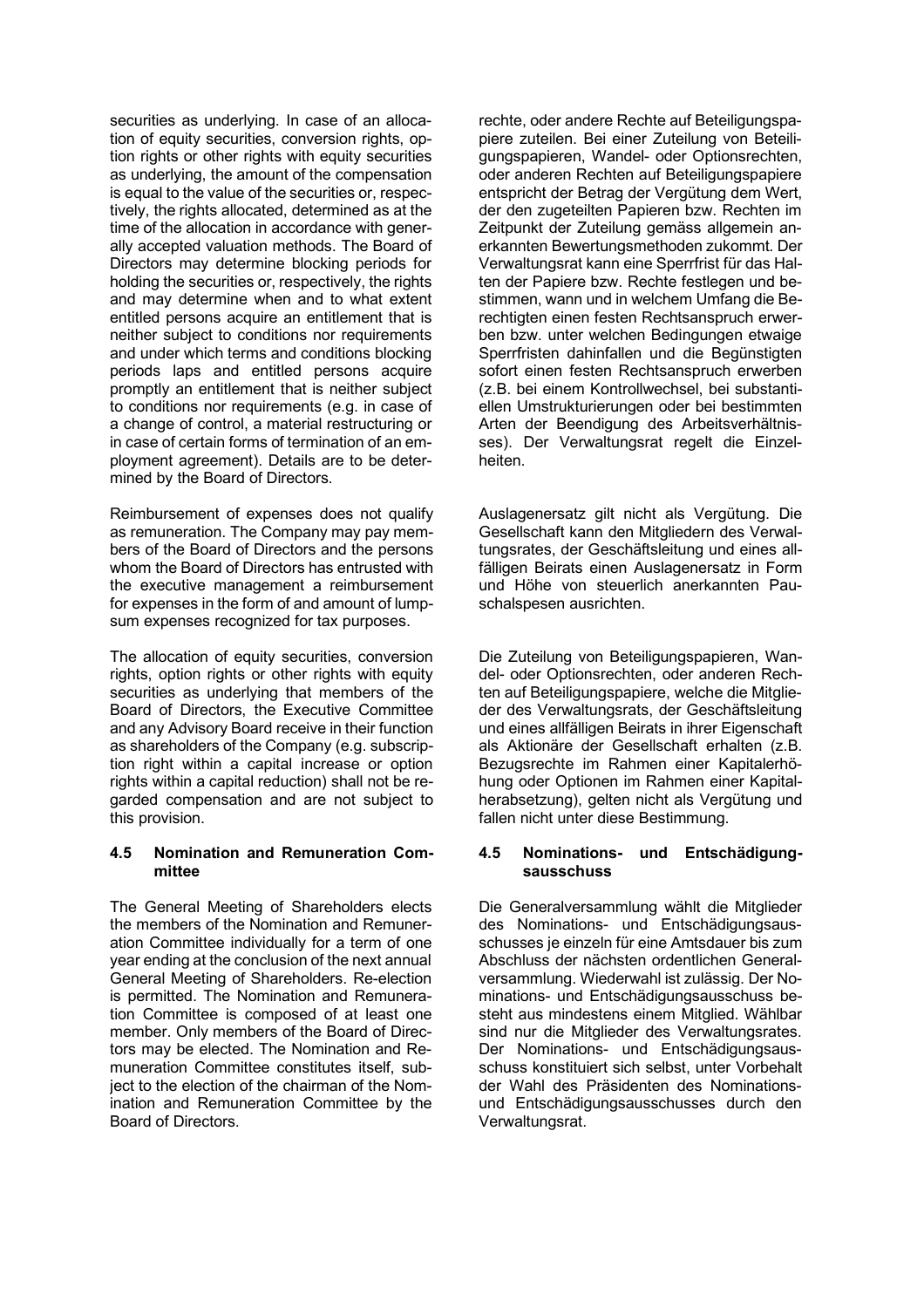If the Nomination and Remuneration Committee is not fully occupied, the Board of Directors may appoint substitute members from among its Board Members instead of the missing members for a term of office extending until completion of the next ordinary General Meeting of Shareholders.

The Nomination and Remuneration Committee has the following fundamental duties and responsibilities (principles):

- 1. preparation and periodic review of the compensation policy and principles of remuneration and the performance criteria in the area of compensation, periodic review of their implementation, and submission of related proposals and recommendations to the Board of Directors;
- 2. preparation of all relevant decisions of the Board of Directors regarding compensation of the members of the Board of Directors, the Executive Committee and any Advisory Board and submission of related proposals and recommendations to the Board of Directors.

To fulfill its duties, the Nomination and Remuneration Committee may consult other persons and external consultants and have them participate in its meetings.

The Board of Directors may assign other tasks and competencies to the Nomination and Remuneration Committee. The Board of Directors may regulate the organization, method of operation and reporting of the Nomination and Remuneration Committee in the Organizational Regulation.

In principle, loans and credits in favor of a member of the Board of Directors, the Executive Committee or any Advisory Board shall not be permitted.

However, advances for costs in an amount of up to CHF 500,000 per person may be granted to members of the Board of Directors, the Executive Committee and any Advisory Board for the costs of civil-, penal- or administrative proceedings which are related to the activities of the respective person as a member of the Board of Directors, the Executive Committee or any Advisory Board of the Company (in particular court and lawyers' fees).

Ist der Nominations- und Entschädigungsausschuss nicht vollständig besetzt, kann der Verwaltungsrat aus seiner Mitte Ersatzmitglieder anstelle der fehlenden Mitglieder für eine Amtsdauer bis zum Abschluss der nächsten ordentlichen Generalversammlung bezeichnen.

Der Nominations- und Entschädigungsausschuss hat folgende Aufgaben und Zuständigkeiten (Grundsätze):

- 1. Vorbereitung und periodische Überarbeitung der Vergütungspolitik und Vergütungsprinzipien und der Leistungskriterien im Bereich der Vergütung und periodische Überprüfung der Umsetzung derselben sowie diesbezügliche Antragstellung und Abgabe von Empfehlungen an den Verwaltungsrat;
- 2. Vorbereitung aller relevanten Entscheide des Verwaltungsrats betreffend die Vergütung der Mitglieder des Verwaltungsrats, der Geschäftsleitung und eines allfälligen Beirates sowie diesbezügliche Antragsstellung und Abgabe von Empfehlungen an den Verwaltungsrat.

Der Nominations- und Entschädigungsausschuss kann zur Erfüllung seiner Aufgaben weitere Personen und externe Berater beiziehen und an seinen Sitzungen teilnehmen lassen.

 Der Verwaltungsrat kann dem Nominationsund Entschädigungsausschuss weitere Aufgaben zuweisen. Er kann die Einzelheiten zu Organisation, Arbeitsweise und Berichterstattung des Nominations- und Entschädigungsausschusses im Organisationsreglement regeln.

## **4.6 Loans and Credits 4.6 Darlehen und Kredite**

 Darlehen und Kredite an ein Mitglied des Verwaltungsrates, der Geschäftsführung oder eines allfälligen Beirates dürfen grundsätzlich nicht ausgerichtet werden.

 Jedoch können Mitgliedern des Verwaltungsrates, der Geschäftsleitung und eines allfälligen<br>Beirats Kostenvorschüsse bis maximal Beirats Kostenvorschüsse bis maximal CHF 500'000 pro Person für Zivil-, Straf- oder Verwaltungsverfahren, die im Zusammenhang mit der Tätigkeit der betreffenden Person als Mitglied des Verwaltungsrats, der Geschäftsleitung oder eines etwaigen Beirats der Gesellschaft stehen (insbesondere Gerichts- und Anwaltskosten), ausgerichtet werden.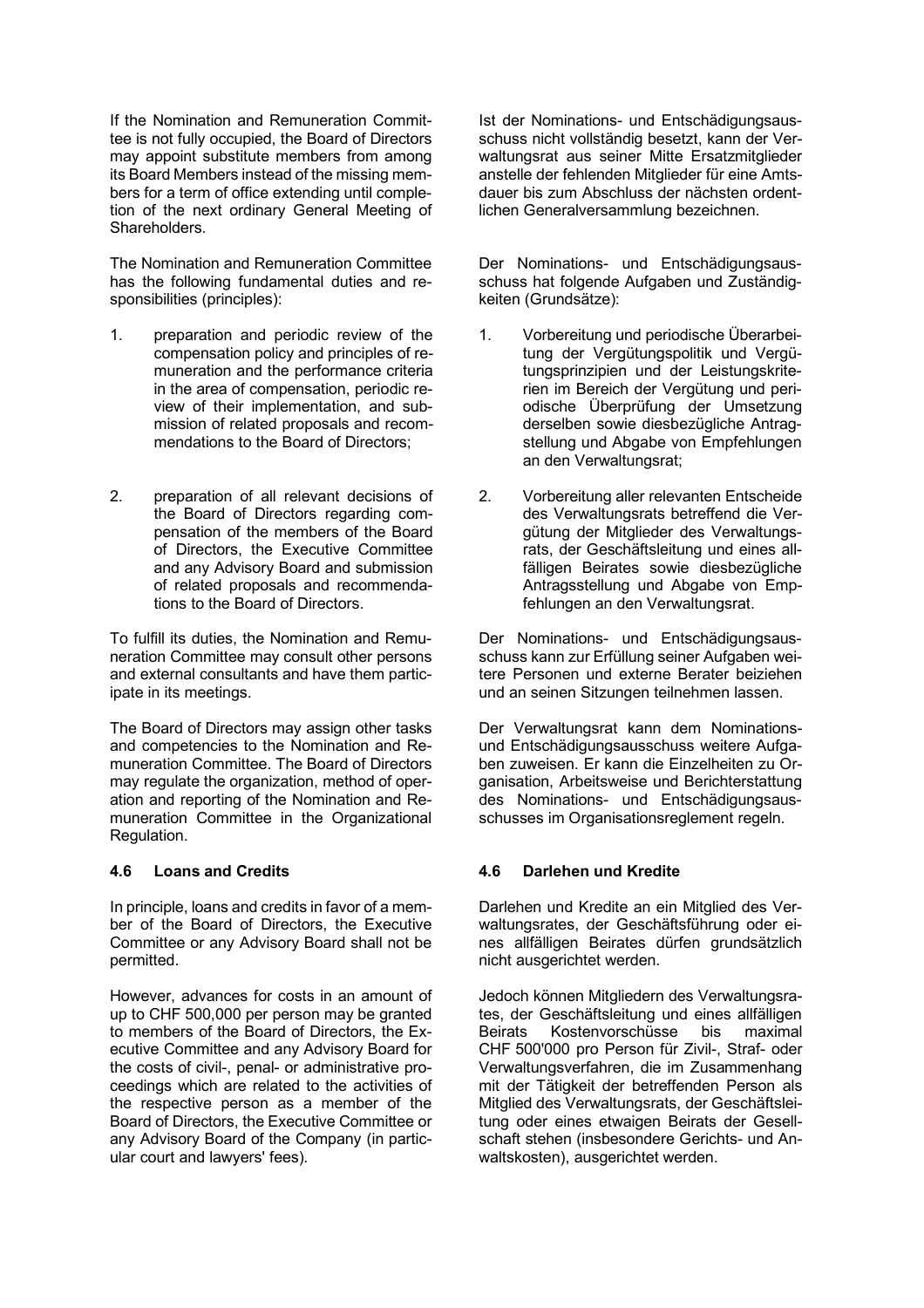The members of the Board of Directors and any Advisory Board shall not assume more than (i) 15 additional remunerated mandates, of which not more than 5 in companies listed at a stock exchange, and (ii) 10 non-executive positions in non-profit legal entities or unpaid positions. The members of the Executive Committee shall not assume more than (i) 5 additional remunerated mandates, of which not more than 2 in companies listed at a stock exchange, and (ii) 10 non-executive positions in non-profit legal entities or unpaid positions. Reimbursement of expenses is not considered remuneration.

A mandate as referred to herein is as a function in the most senior management and administrative bodies of other legal entities that are obliged to obtain an entry in the commercial register or a corresponding foreign register and which are not controlled by the Company. Mandates in different entities which belong to the same group are treated as one mandate. Mandates which are assumed by members of the Board of Directors or the persons whom the Board of Directors has entrusted with the executive management on instruction of the Company are not subject to the limitations set out in this article.

# **4.8 Employment and Mandate Contracts 4.8 Arbeits- und Mandatsverträge**

Fixed-term employment and mandate agreements stipulating the remuneration of members of the Board of Directors, the Executive Committee or any Advisory Board shall not exceed a term of one year.

The notice period for open-ended employment and mandate agreements with members of the Board of Directors, the Executive Committee or any Advisory Board shall not exceed 12 months.

# **4.9 Pension payments outside the Occupational Pension Scheme**

The members of the Board of Directors, the Executive Committee and any Advisory Board can receive pension payments in accordance with applicable domestic and foreign occupational welfare law or pension regulations, including any supplementary pension payments. Such pension payments do not constitute compensation subject to approval.

# **4.7 Additional Mandates 4.7 Zusätzliche Mandate**

Die Mitglieder des Verwaltungsrates und eines allfälligen Beirates dürfen nicht mehr als (i) 15 zusätzliche entgeltliche Mandate, davon höchstens 5 bei Gesellschaften, deren Beteiligungspapiere an einer Börse kotiert sind, und (ii) 10 nicht-exekutive Mandate bei gemeinnützigen Rechtseinheiten oder unentgeltliche Mandate innehaben bzw. ausüben. Die Mitglieder der Geschäftsleitung dürfen nicht mehr als (i) 5 zusätzliche entgeltliche Mandate, davon höchstens 2 bei Gesellschaften, deren Beteiligungspapiere an einer Börse kotiert sind, und (ii) 10 nicht-exekutive Mandate bei gemeinnützigen Rechtseinheiten oder unentgeltliche Mandate innehaben bzw. ausüben. Spesenersatz gilt nicht als Entgelt.

Als Mandat gilt die Tätigkeit in obersten Leitungs- oder Verwaltungsorganen anderer Rechtseinheiten, die verpflichtet sind, sich ins Handelsregister oder ein vergleichbares ausländisches Register eintragen zu lassen, und die nicht durch die Gesellschaft kontrolliert werden oder die Gesellschaft nicht kontrollieren. Mandate bei verschiedenen Gesellschaften, die der gleichen Unternehmensgruppe angehören, zählen als ein Mandat. Mandate, die ein Mitglied des Verwaltungsrates, der Geschäftsleitung und eines allfälligen Beirats, auf Anordnung der Gesellschaft wahrnimmt, fallen nicht unter die Beschränkung zusätzlicher Mandate gemäss diesem Artikel.

 Befristete Arbeits- und Mandatsverträge, welche den Vergütungen für die Mitglieder des Verwaltungsrates, der Geschäftsleitung oder eines allfälligen Beirates zugrunde liegen, haben eine Dauer von maximal einem Jahr.

Die maximale Kündigungsfrist für unbefristete Arbeits- und Mandatsverträge der Mitglieder des Verwaltungsrates, der Geschäftsleitung oder eines allfälligen Beirates beträgt 12 Monate.

## **4.9 Vorsorgeleistungen ausserhalb der beruflichen Vorsorge**

Die Mitglieder des Verwaltungsrates, der Geschäftsleitung und eines etwaigen Beirats können Vorsorgeleistungen der beruflichen Vorsorge gemäss den auf sie anwendbaren inoder ausländischen gesetzlichen oder reglementarischen Bestimmungen erhalten, einschliesslich etwaiger überobligatorischer Leistungen. Die Erbringung solcher Leistungen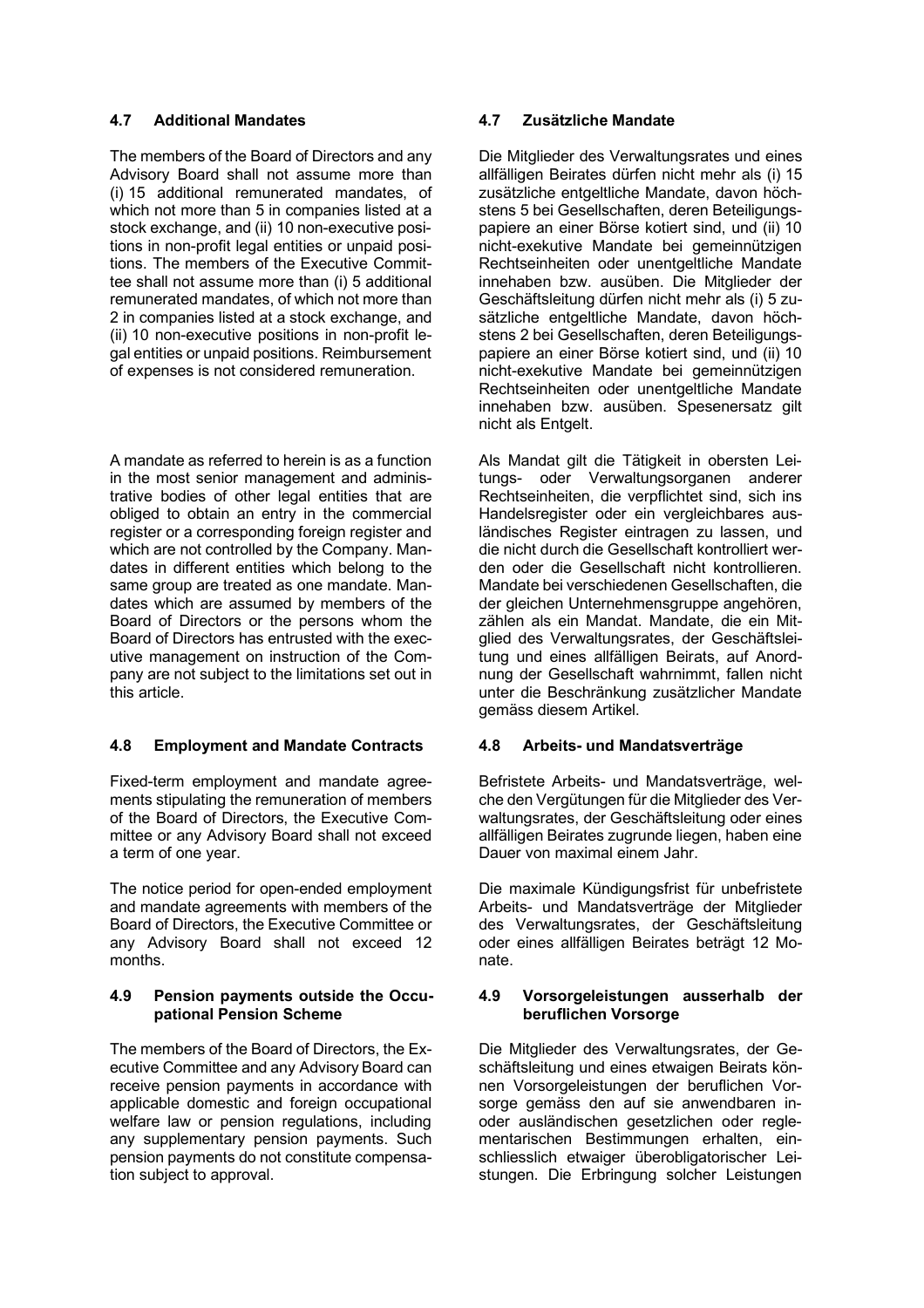Pension payments by the Company, an affiliate of the Company or by third parties, to members of the Board of Directors, the Executive Committee and any Advisory Board that are outside the occupational pension scheme are admissible up to 10% of the annual total compensation of the person concerned per year.

In case of sickness or accident of a member of the Board of Directors, the Executive Committee or any Advisory Board, the Company may continue to pay the salary of such member in accordance with regulations issued by the Board of Directors or, respectively, in accordance with insurance payments. In connection with early retirements the Company may make bridging payments to the insured person or additional contributions to the benefit institution not exceeding per year the amount of the last total annual compensation of the respective member.

### **4.10 Approval of Compensation in the General Meeting**

The General Meeting of Shareholders approves the proposals of the Board of Directors regarding the maximum amounts of the remuneration separately every year with binding effect as follows:

- 1. for the compensation of the Board of Directors for the term of office until the next General Meeting of Shareholders;
- 2. for the compensation of the Executive Committee for the financial year beginning after the Annual General Meeting;
- 3. for the compensation of any Advisory Board for the term of office until the next General Meeting of Shareholders.

As far as a total amount approved for the compensation of the Executive Committee is insufficient to compensate members of the Executive Committee appointed after the resolution of the General Meeting until the beginning of the following Approval Period, the Company may use per person an additional amount of not more than 33% of the previously approved maximum total amount of the compensation of

stellt keine genehmigungspflichtige Vergütung dar.

Vorsorgeleistungen ausserhalb der beruflichen Vorsorge an ein Mitglied des Verwaltungsrates, der Geschäftsleitung oder eines etwaigen Beirats, durch die Gesellschaft, eine Gruppengesellschaft oder einen Dritten sind zulässig im Umfang von höchstens 10% der jährlichen Gesamtvergütung der betreffenden Person pro Jahr.

Bei Krankheit oder Unfall eines Mitglieds der Geschäftsleitung, des Verwaltungsrats und eines etwaigen Beirats kann die Gesellschaft dessen Lohn im Rahmen einer vom Verwaltungsrat erlassenen reglementarischen Regelung bzw. im Rahmen von Versicherungsleistungen weiterbezahlen. Im Zusammenhang mit Frühpensionierungen kann die Gesellschaft Überbrückungsleistungen an die Versicherten oder zusätzliche Beiträge an eine Vorsorgeeinrichtung erbringen, die pro Jahr den Betrag der letzten gesamten Jahresvergütung des betreffenden Mitglieds nicht übersteigen dürfen.

## **4.10 Genehmigung der Vergütungen durch die Generalversammlung**

 Die Generalversammlung genehmigt die Anträge des Verwaltungsrates in Bezug auf die maximalen Gesamtbeträge der Vergütungen jährlich, gesondert und bindend wie folgt:

- 1. für die Vergütung des Verwaltungsrates für den Zeitraum bis zur nächsten ordentlichen Generalversammlung;
- 2. für die Vergütung der Geschäftsleitung für das nach der ordentlichen Generalversammlung beginnende Geschäftsjahr;
- 3. für die Vergütung eines etwaigen Beirats für den Zeitraum bis zur nächsten ordentlichen Generalversammlung.

Soweit ein genehmigter maximaler Gesamtbetrag für die Vergütung der Geschäftsleitung nicht ausreicht, um etwaige nach dem Beschluss der Generalversammlung ernannte Mitglieder bis zum Beginn der nächsten Genehmigungsperiode zu entschädigen, steht der Gesellschaft pro Person ein Zusatzbetrag im Umfang von maximal 33% des vorab genehmigten maximalen Gesamtbetrags für die Vergütung der Geschäftsleitung für die jeweilige Genehmi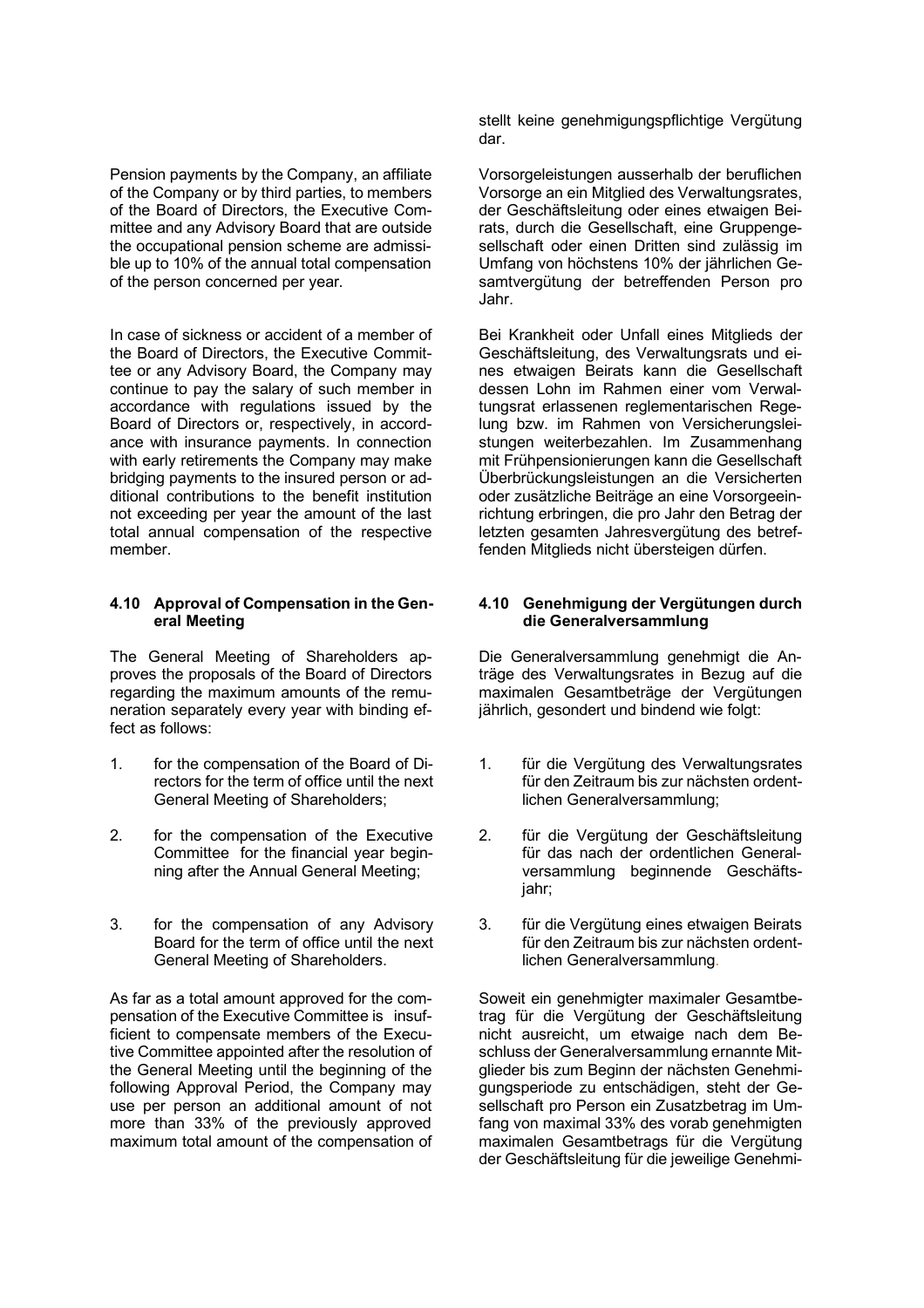the Executive Committee for the respective Approval Period. The General Meeting does not vote on the used additional amount.

In addition to the approval according to para. 1, the General Meeting may annually, upon request by the Board of Directors, approve separately and in a binding manner an increase of the approved maximum amounts for the compensation of the Board of Directors, the Executive Committee or any Advisory Board for the Approval Periods ongoing at or previous to the respective General Meeting. The Board of Directors is entitled to pay out of the approved total amounts respectively the additional maximum amounts all kinds of compensation.

In case of a rejection of the compensation, the Board of Directors may make new proposals at the same General Meeting of Shareholders or call for an extraordinary meeting of shareholders for that purpose.

The Board of Directors may submit the Compensation Report to the Shareholders' Meeting for a consultative vote.

The Company may take out a directors and officers liability insurance in favour of the members of the Board of Directors, the Executive Committee and any Advisory Board and pay the contractual premiums respectively contributions. The payment of the premiums or other contributions is not deemed as compensation

Members of the Board of Directors, the Executive Committee and any Advisory Board may receive compensation for services rendered or work performed for companies that are directly or indirectly controlled by the Company, insofar such compensation would be admissible if they were paid directly by the Company and insofar they were approved by the General Meeting of the Company. The compensation approved by the General Meeting in accordance with this provision of the Articles of Association may be paid by the Company and/or one or several affiliates of the Company.

A compensation for a particular period that is covered by an approval by the General Meeting may partly or entirely be paid also after the end of such period, provided it is paid for the period to which the approval relates. In this case the compensation does not have to be subject to an approval regarding the period during which the compensation is paid.

gungsperiode zur Verfügung. Die Generalversammlung stimmt nicht über den verwendeten Zusatzbetrag ab.

Zusätzlich zur Genehmigung gemäss Absatz 1 kann die Generalversammlung jährlich auf Antrag des Verwaltungsrates gesondert und bindend eine Erhöhung der genehmigten maximalen Gesamtbeträge für die Vergütungen des Verwaltungsrats, der Geschäftsleitung oder eines etwaigen Beirats für die an der betreffenden Generalversammlung laufende Genehmigungsperiode bzw. die vorangegangene Genehmigungsperiode beschliessen. Der Verwaltungsrat ist berechtigt, aus den genehmigten maximalen Gesamtbeträgen bzw. den Zusatzbeträgen alle Arten von Vergütungen auszurichten.

 lm Fall der Ablehnung der Vergütungen kann der Verwaltungsrat entweder an derselben Generalversammlung neue Anträge stellen oder zu diesem Zweck eine ausserordentliche Generalversammlung einberufen.

Der Verwaltungsrat kann der Generalversammlung den Vergütungsbericht konsultativ zur Abstimmung unterbreiten.

Die Gesellschaft kann zugunsten der Mitglieder des Verwaltungsrats, der Geschäftsleitung und eines etwaigen Beirats Organhaftpflichtversicherungen abschliessen und die vertraglichen Prämien bzw. Beiträge leisten. Die Bezahlung der Prämien oder anderer Beiträge stellt keine Vergütung dar.

Mitglieder des Verwaltungsrats, der Geschäftsleitung und eines etwaigen Beirats dürfen Vergütungen beziehen für Tätigkeiten in Unternehmen, die durch die Gesellschaft direkt oder indirekt kontrolliert werden, sofern die Vergütungen zulässig wären, wenn sie direkt von der Gesellschaft ausgerichtet würden und sofern sie von der Generalversammlung der Gesellschaft genehmigt worden sind. Die von der Generalversammlung gemäss dieser Statutenbestimmung genehmigten Beträge können von der Gesellschaft und/oder einer oder mehreren anderen Gruppengesellschaften bezahlt werden.

Eine vom Genehmigungsbeschluss der Generalversammlung erfasste Vergütung für eine bestimmte Zeitperiode darf ganz oder teilweise auch erst nach Abschluss dieser Zeitperiode ausgerichtet werden, sofern sie für die Zeitperiode ausgerichtet wird, auf welche sich der Genehmigungsbeschluss bezieht. In diesem Fall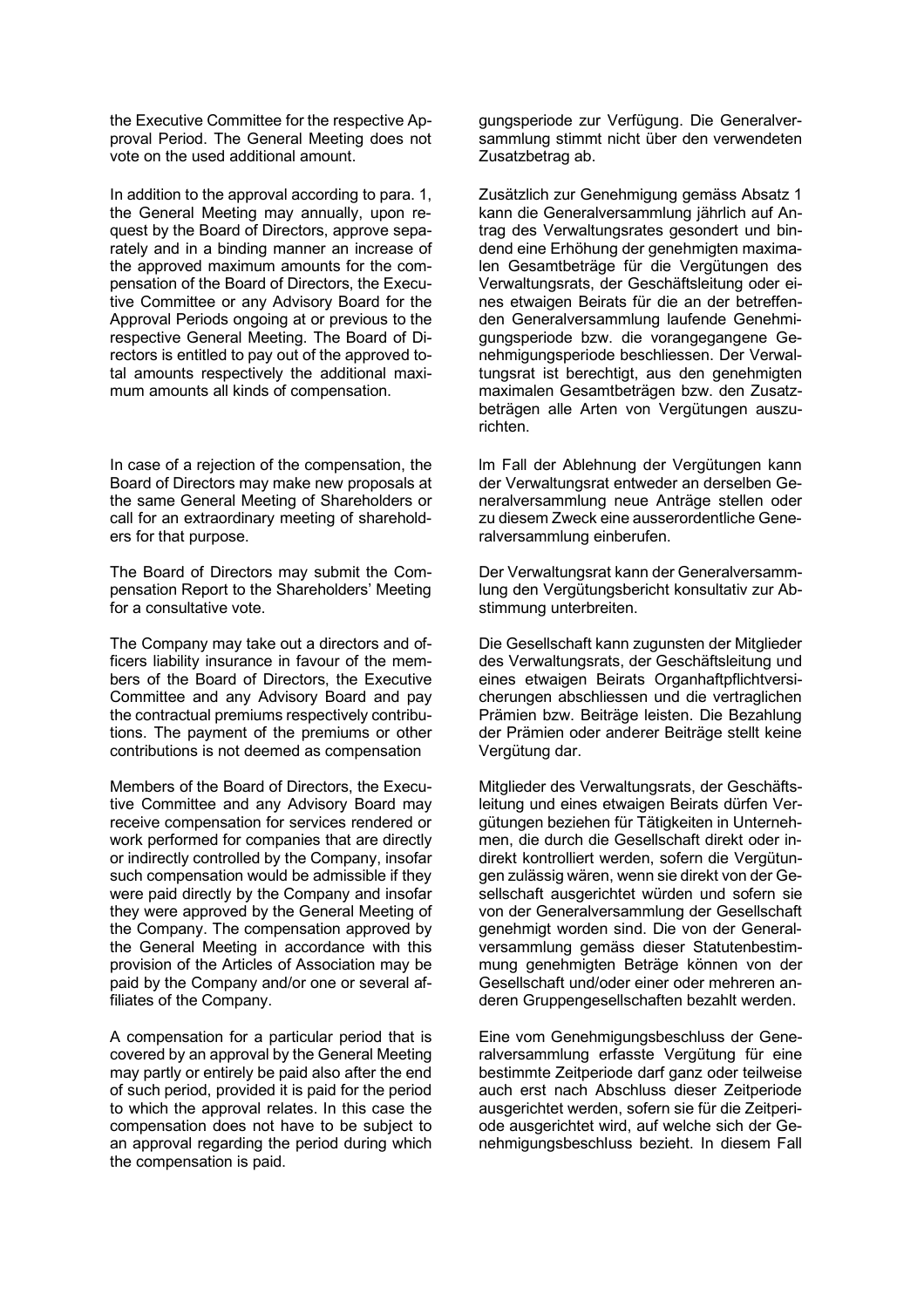The General Meeting of Shareholders elects the Auditors of the Company.

Individuals as well as legal entities or commercial companies may be elected as auditors. At least one of the auditors must have its legal domicile or branch in Switzerland.

The General Meeting of Shareholders shall appoint as Auditors an audit company subject to government supervision in accordance with the provisions of the Audit Supervision Act of 16 December 2005.

The term of office of the auditors shall be one year. The term ends on the day the auditors are required to present the final auditors' report to the General Meeting of Shareholders. Re-election is permitted. The auditors may at any time be removed without notice.

The auditors shall be independent in the sense of art. 728 CO.

The fiscal year of the Company shall be determined by the Board of Directors.

The accounts shall be closed as per the end of each fiscal year and the financial statements shall be submitted to the auditors for examination within 4 months after the close of the fiscal year.

The General Meeting of Shareholders is entitled to decide on the appropriation of income, subject to the applicable legal provisions, notably art. 671 ff. CO. The Board of Directors submits proposals to the General Meeting of Shareholders regarding the appropriation of income.

The dividend may be determined only after the required allocations to the statutory reserves have been made. In addition to statutory reserves, other reserves may be accrued. All dividends which have not been collected within muss die Vergütung nicht vom Genehmigungsbeschluss jener Zeitperiode erfasst sein, in welcher die Ausrichtung erfolgt.

## **5. The Auditors 5. Revisionsstelle**

Die Generalversammlung wählt eine Revisionsstelle.

Als Revisionsstelle können eine oder mehrere natürliche oder juristische Personen oder Personengesellschaften gewählt werden. Wenigstens ein Mitglied der Revisionsstelle muss seinen Wohnsitz, seinen Sitz oder eine eingetragene Zweigniederlassung in der Schweiz haben.

Die Generalversammlung wählt ein staatlich beaufsichtigtes Revisionsunternehmen nach den Vorschriften des Revisionsaufsichtsgesetzes vom 16. Dezember 2005.

Die Revisionsstelle wird für eine Amtsdauer von einem Jahr gewählt. Letztere endet mit der Generalversammlung, welcher der letzte Bericht zu erstatten ist. Eine Wiederwahl ist möglich. Eine Abberufung ist jederzeit und fristlos möglich.

Die Revisionsstelle muss nach Art. 728 OR unabhängig sein.

# **6. Fiscal Year and Profit Distribution 6. Geschäftsjahr und Gewinnverwendung**

Das Geschäftsjahr der Gesellschaft wird vom Verwaltungsrat festgelegt.

Die Bücher müssen je auf das Ende eines Geschäftsjahres abgeschlossen und die Jahresrechnung innert 4 Monaten nach Abschluss des Geschäftsjahres der Revisionsstelle zur Prüfung vorgelegt werden.

Unter Vorbehalt der gesetzlichen Vorschriften über die Gewinnverteilung, insbesondere Art. 671 ff. OR, steht der Bilanzgewinn zur Verfügung der Generalversammlung. Der Verwaltungsrat unterbreitet ihr seine Vorschläge.

Die Dividende darf erst festgesetzt werden, nachdem die dem Gesetz entsprechenden Zuweisungen an die gesetzlichen Reserven abgezogen worden sind. Neben der gesetzlichen Reserve können weitere Reserven geschaffen